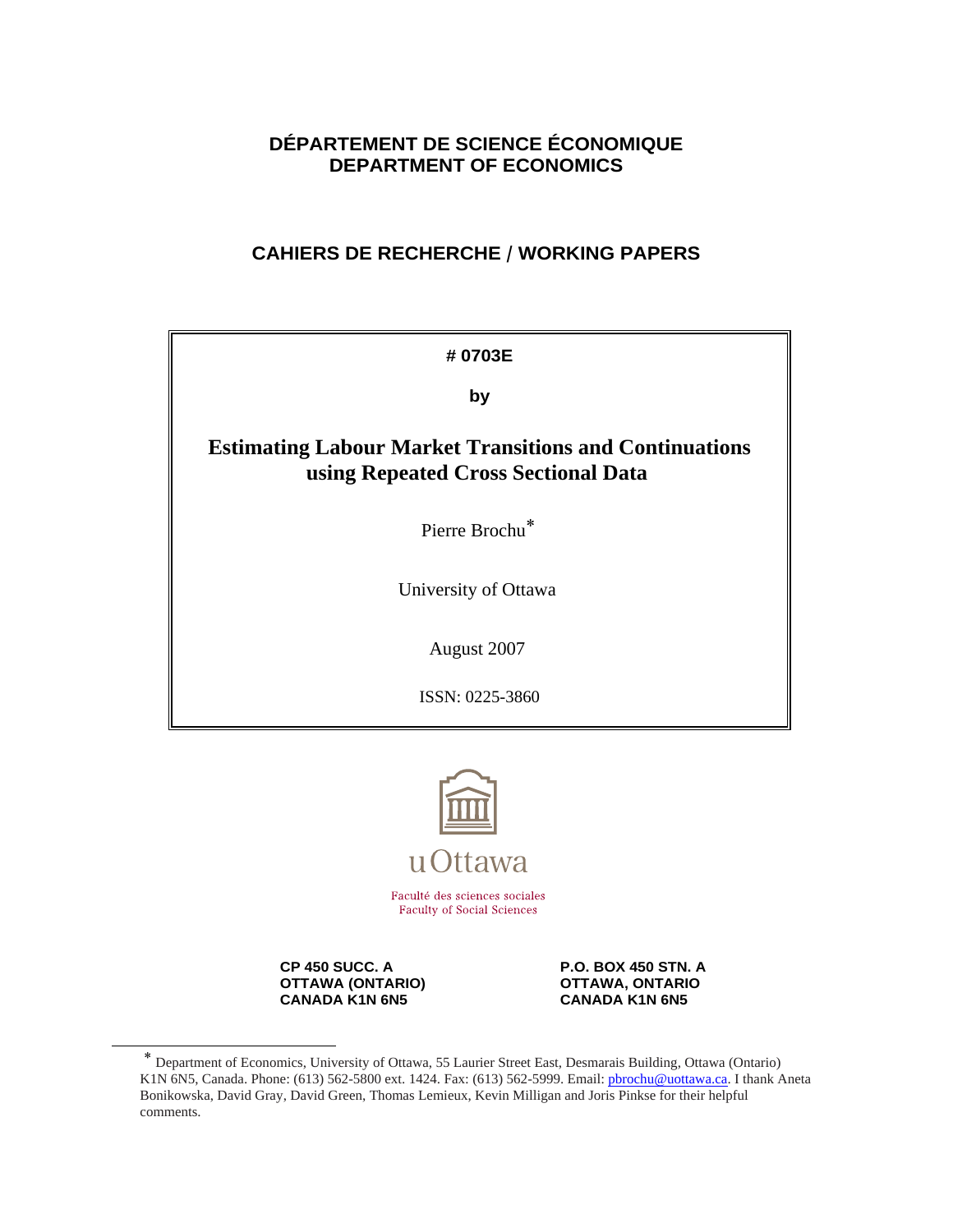## 1 Introduction

There is a long tradition of exploring labour market transitions in economics. Although the unemployment-employment transition has been the most frequently explored, other transitions or continuations have also been examined, such as the transition out of the labour force (e.g. Jones and Riddell (1999)) and the continuation of a job (job stability, e.g. Swinnerton and Wial (1995); Neumark, Polsky, and Hansen (1999)). While using panel data to estimate these labour market outcomes is the preferred approach, there are circumstances where that approach is problematic. For example, limited historical coverage (Canadian panels) make it impossible to differentiate between cyclical and secular changes in job stability.<sup>1</sup> With the absence of this differentiation, one cannot address the real question of interest in the job stability literature: i.e. how and why has job stability changed? The unemployment-employment transition literature also faces panel data limitations. Panel data from the Spanish Labour Force Survey, for example, only became available after significant labour reforms, i.e. the introduction of fixed term contracts in Spain. As a result, Güell and Hu (2006) could not rely on panel data to examine how (important) changes in fixed costs faced by Spanish firms have affected the probability of leaving unemployment. In these instances, repeated cross sectional data sets offer a valid alternative.

In this paper, I propose a new non-parametric approach for estimating the continuation probability when using cross sectional data.<sup>2</sup> This approach takes advantage of the fact that repeated cross sectional data sets, like the Current Population Survey (U.S.) and the Labour Force Survey (Canada), are representative of the country's population. While the existing cross sectional literature applies panel tools to cross sectional data; those tools are designed to take advantage of the fact that in longitudinal data one can follow individuals over time—something not possible with

<sup>&</sup>lt;sup>1</sup>See Brochu (2006) for a detailed discussion of panel data limitations when exploring for changes in job stability in North America.

<sup>&</sup>lt;sup>2</sup>In a two state world, the continuation probability is simply one minus the transition probability.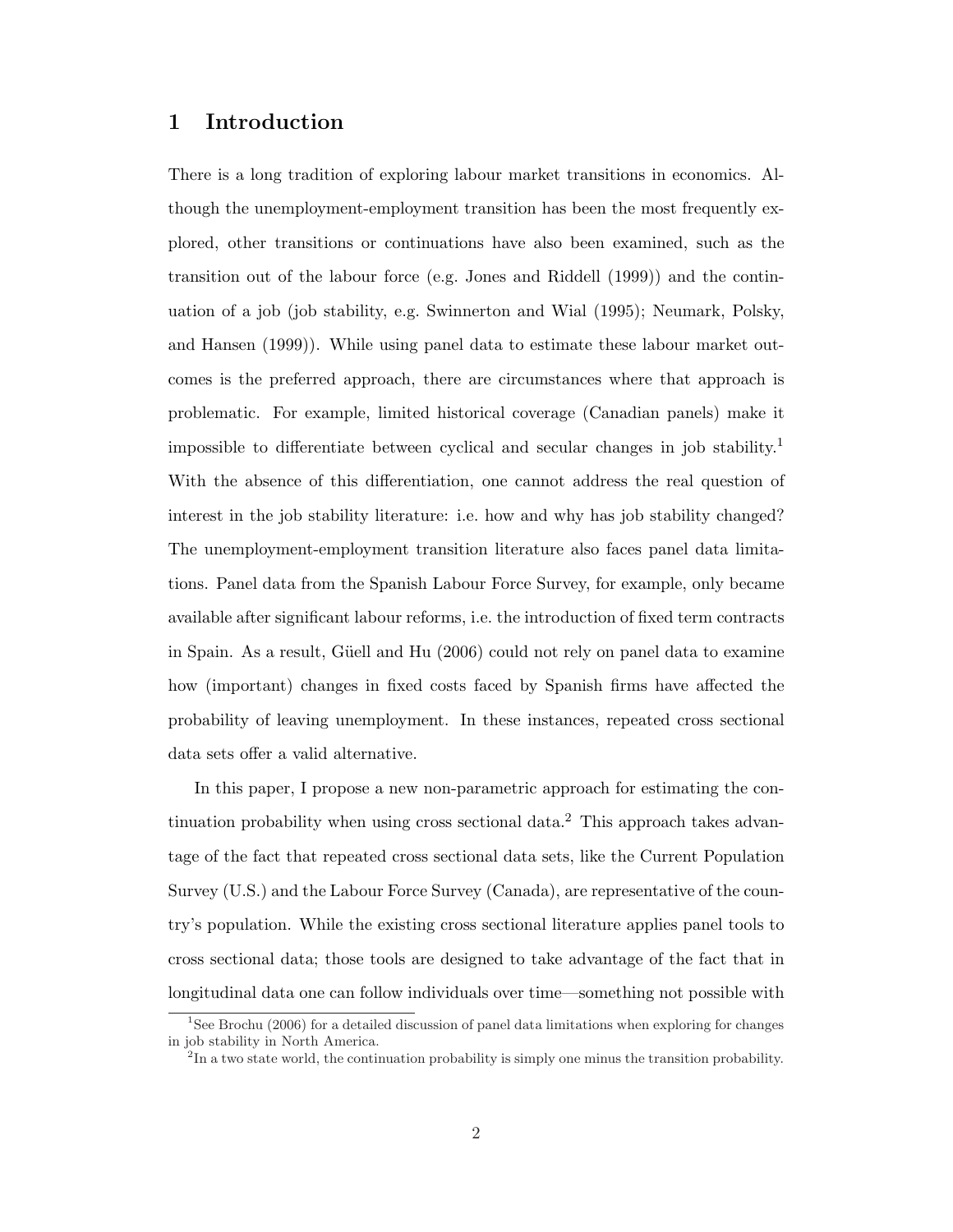repeated cross sections. As a result, existing cross sectional approaches have had to impose very strict identifying assumptions and make unverifiable claims that their approaches provide reasonable approximations.

The key insight of this paper is that the population continuation (or transition) probability can be written as a ratio of two unconditional means; a conceptual framework that is conducive to cross sectional analysis. Based on this result, I propose a cross sectional estimator for the continuation probability, and another for the standard errors. The required identifying assumptions are both relatively mild and easy to interpret.

Using the proposed framework, I also re-examine existing methods. Through this lens, I clearly identify the full set of underlying assumptions of the traditional nonparametric estimator and provide a consistent estimator for its standard errors both of which fill gaps in the literature. I also illustrate the bias of the Güell and Hu (2006) method, and suggest a potential correction to their parametric method.

Finally, a researcher may prefer the use of repeated cross sections even when panel data is available. Repeated cross sections like the CPS and LFS have much larger sample sizes that allow for a more detailed analysis (e.g. Baker (1992)); one can focus on more narrowly defined groups without having to worry as much about small samples. Depending on the question (and group) of interest, panel attrition may become a significant problem. One can, for example, expect younger and more mobile workers to have higher attrition rates. For these groups, a self-selection bias may arise. The proposed estimator, however, does not face this difficulty—it is designed for cases where the same individual cannot be followed over time.

The remaining sections of this paper are divided as follows: Section 2 provides a discussion of standard cross sectional approaches and demonstrates their weaknesses; Section 3 proposes an alternative non-parametric method; Section 4 re-interprets the existing methods using the proposed framework; Section 5 provides some empirical examples; Section 6 illustrates the bias of a recently proposed parametric estimator; and finally, Section 7 provides some final remarks.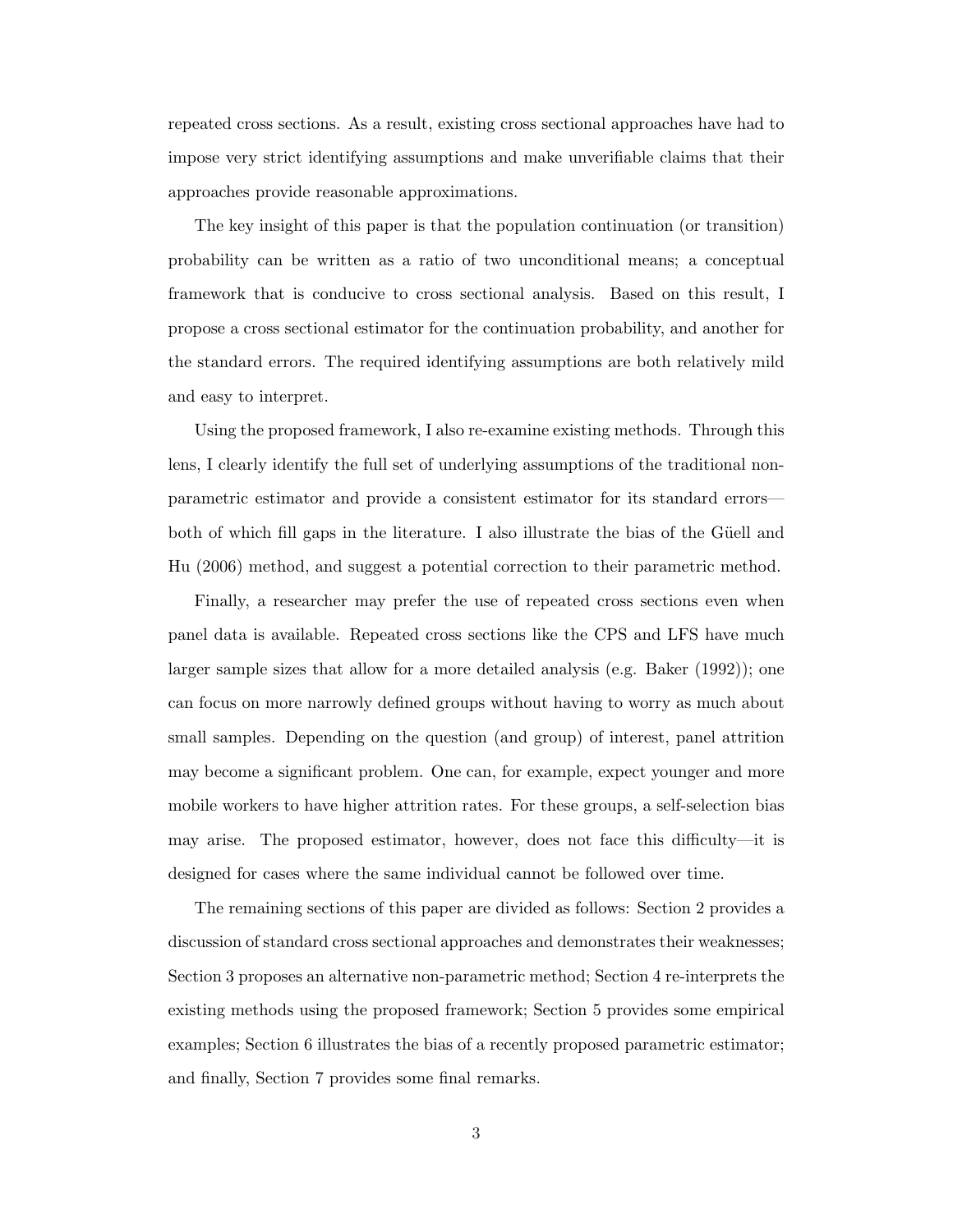# 2 Existing Non-Parametric Approaches

This section provides an overview of the standard cross sectional methods. Given the well documented difficulties associated with estimating transition (or continuation) probabilities using only one cross section,<sup>3</sup> I focus on methods that require the use of two cross sections covering two consecutive time periods. Finally, to simplify the presentation, all estimators are applied in order to estimate the employmentcontinuation probability—the probability that the worker remains with the same employer. The framework can easily be generalized to explore any transition or continuation of interest.

The standard cross sectional approach is to estimate the continuation probability by subpopulation. Assume the researcher is interested in the employmentcontinuation probability of an "at-risk group", say, individuals with time-invariant characteristics c who have been employed for s periods at time 1. The continuation probability is simply the fraction of "at-risk" individuals in the population that remains with the same employer in the next period

$$
\frac{N_2^{s+1,c}}{N_1^{s,c}}\tag{1}
$$

where  $N_1^{s,c}$  $i_1^{s,c}$  is the number of people in the population that have time-invariant characteristics c who have been unemployed for s periods at time 1.

A natural next step would be to use the sample analog of equation (1), i.e. the fraction of "at-risk" individuals in the *sample* who remain with the same employer in the next year. Yet this is not possible with cross sectional data—one cannot follow individuals over time. Instead, the cross sectional literature (e.g. Baker (1992); Neumark, Polsky, and Hansen (1999)) proposes a synthetic cohort approach that takes advantage of the fact that base weights of representative cross sections, like the Labour Force Survey (Canada) and the Current Population Survey (US), sum

<sup>3</sup>This approach requires constant inflows over time, an assumption not supported in the data. See Ureta (1992) for more details.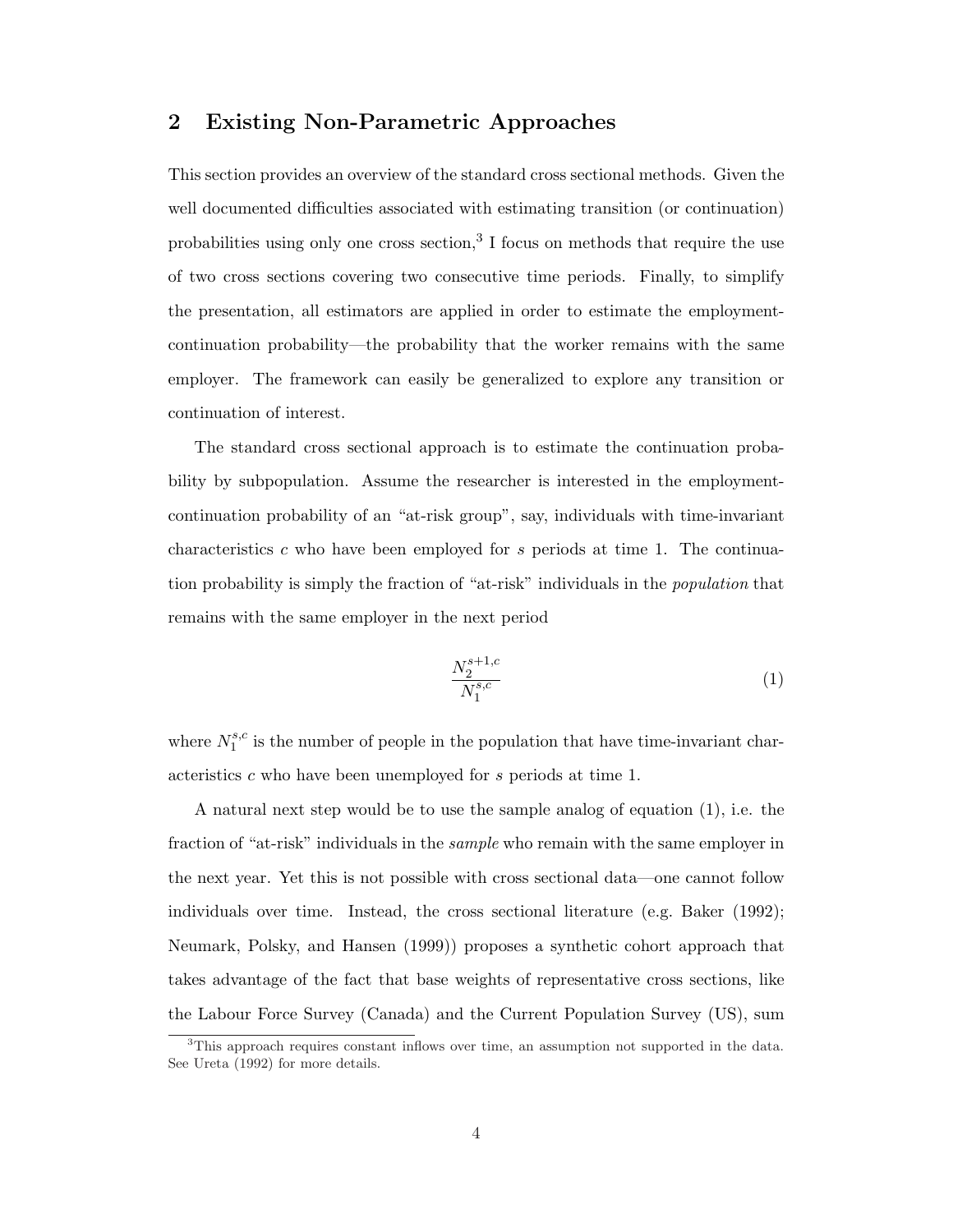up to their respective populations.<sup>4</sup> The cross sectional estimator takes the form

$$
\frac{\tilde{n}_2^{s+1,c}}{\tilde{n}_1^{s,c}}\tag{2}
$$

where  $\tilde{n}_1^{s,c}$  $i_1^s$  is the sum of the base weights of all individuals with characteristics c who have been employed s periods with the same employer as of period 1. By using weights as counts, the denominator (numerator) of equation (2) directly estimates the denominator (numerator) of equation (1). This result holds because the base weights sum up to the country's target population. Estimating population counts is not a common approach in empirical work; a more traditional approach would be to estimate population moments (e.g. means).

The approach is synthetic in the sense that one does not follow the same period 1 individuals over time, but instead uses a group with similar characteristics in period 2 to help estimate the continuation probability. The use of synthetic cohorts is not new to empirical work. What is unique to the present literature is its attempt to estimate a transition or continuation probability using synthetic cohorts.

Because it directly estimates population counts, the cross sectional estimator in equation (2) abstracts from the difficulty associated with sample sizes changing over time. An example will best illustrate this point. Consider the case where the population is unchanged from period 1 to period 2, but where the period 2 sample is relatively smaller. To ensure that the base weights sum up to the country's population, the data agency scales up the base weight of the period 2 cross section. As a result, one can still get an "unbiased" estimate of the population counts in equation (2), even if the sample size changes over time. This would not be the case if un-weighted counts were used. A smaller period 2 sample would reduce the estimate in the numerator.

The strength of the existing approach is also its weakness; directly estimating population counts may be intuitive, but it lacks statistical vigor. It is reasonable to

<sup>4</sup>For example, an observation with a base weight of 5 is meant to represent 5 people in the population.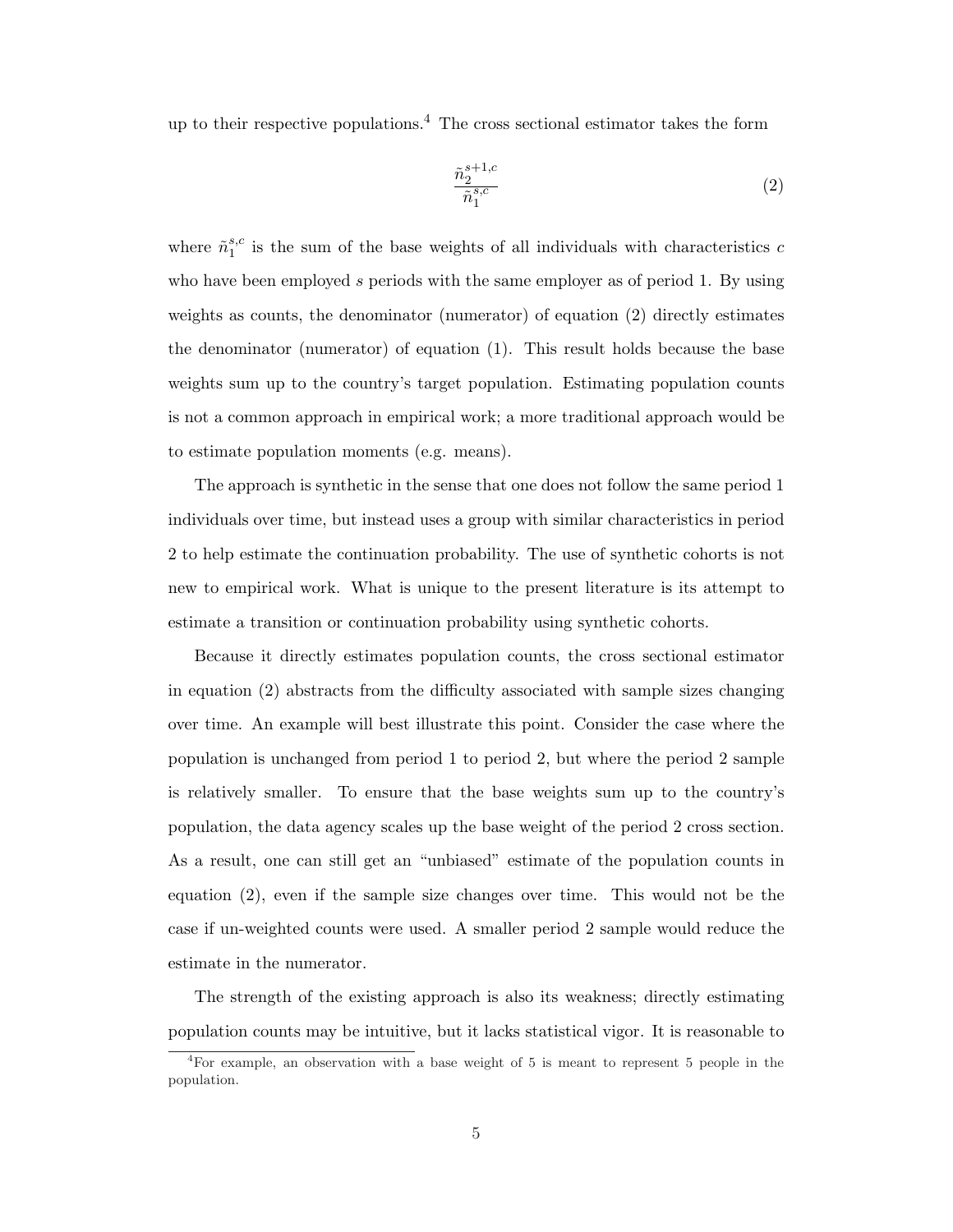think that the accuracy of the estimator will improve with larger samples, but this cannot be proven in any statistical sense.<sup>5</sup> Most importantly, one cannot lay bare all underlying identifying assumptions without such a proof. A clear understanding of the consistency requirements is critical considering that an important selling point of cross sectional data sets like the CPS and LFS have been their large sample sizes.

Most importantly, the lack of precision carries over to the inference stage. Given the functional form of the estimator, there is no standard way to construct standard errors. The literature has used two approaches—both of which require very strict identifying assumptions. The first approach (e.g. Diebold, Neumark, and Polsky (1997); Swinnerton and Wial (1995)) applies an estimator designed for panel data to the cross section case. Yet, this estimator fails to account for the variability resulting from an inability to follow individuals over time. The second approach proposed by Neumark, Polsky, and Hansen (2000) treats the numerator of equation (2) as a random variable,<sup>6</sup> but the denominator as a constant. Different draws from the year 1 population would generate different values for the denominator, and therefore, it should also be treated as random. As such, this method also fails to account for the full variability of the cross sectional approach. In Section 5 I show that both approaches have a downward bias—a bias that may lead to a spurious identification of a change in continuation probability.

### 3 Proposed Method

In this section I propose a new non-parametric approach for estimating the continuation probability using cross sectional data. As with other non-parametric estimators, the proposed method is fully flexible—it does not impose any structure on how one

<sup>&</sup>lt;sup>5</sup>Increasing the sample size will have two countervailing effects: The number of observations in both sums will increase, but the base weight associated with each observation will fall. Abstracting from the weight issue will not resolve the problem. In such a case, the numerator (and denominator) would not converge to a point, but instead go to infinity.

 $6$ The numerator is presented as the sum of a binary variable which equals one if individual i has characteristics c and has been unemployed for s periods in period 2, and zero otherwise. Their period 2 sample consists of all unemployed workers in period 2. They also abstract from the weight issue by using only un-weighted counts in the calculation of standard errors.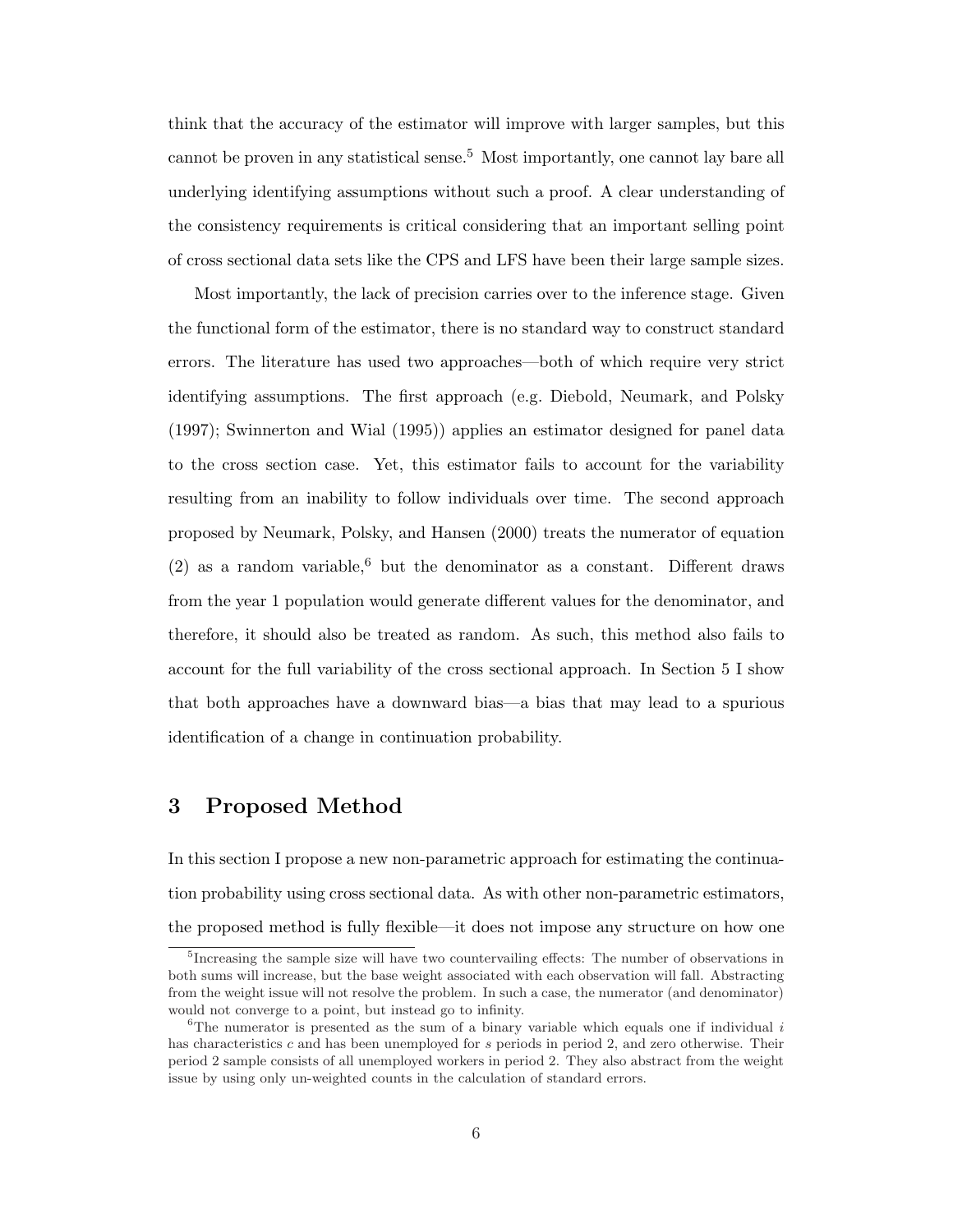group's continuation probability relates to that of other groups. But contrary to other cross sectional methods in the literature, it does not approximate a panel approach. The proposed method is designed with cross sectional data in mind, and as a result does not face the same difficulties at the inference stage.

The approach to econometric modeling focusses on the population and its moments. Assume a population distribution  $F(X_1, X_2)$  where  $X_j$  is a vector of characteristics for period j such as age, gender, and in-progress unemployment duration. This representation implies that for each individual in the population, there are two periods of information. As such, the object of interest - the continuation probability - is simply a "population cohort" parameter.

Let  $Z_{ij}^{s,c}$  be a dummy variable which takes the value one if individual i in period  $j$  has characteristics  $c$ , and has been employed with the same employer for exactly  $s$ periods. Use the shorthand notation  $D_{ij} = Z_{ij}^{s,c}$  and  $N_{ij} = Z_{ij}^{s+1,c}$ . The continuation probability for a randomly chosen individual with characteristics c who has been unemployed for s periods,  $R_1^{s,c}$  $_1^{s,c}$ , is commonly expressed as

$$
R_1 = R_1^{s,c} = Prob(N_{i2} = 1 | D_{i1} = 1)
$$
\n(3)

Given its conditional structure, equation (3) is a good starting point for panel data. One can condition on an individual working in the first period of a panel, and therefore estimate the sample analog of equation (3). With repeated cross sections, however, this is not possible. In Proposition 1, I propose an alternative representation.

Proposition 1 The continuation probability of a population cohort can be expressed as

$$
R_1 = \frac{E(N_{i2})}{E(D_{i1})}
$$
\n(4)

proof: See Appendix A.1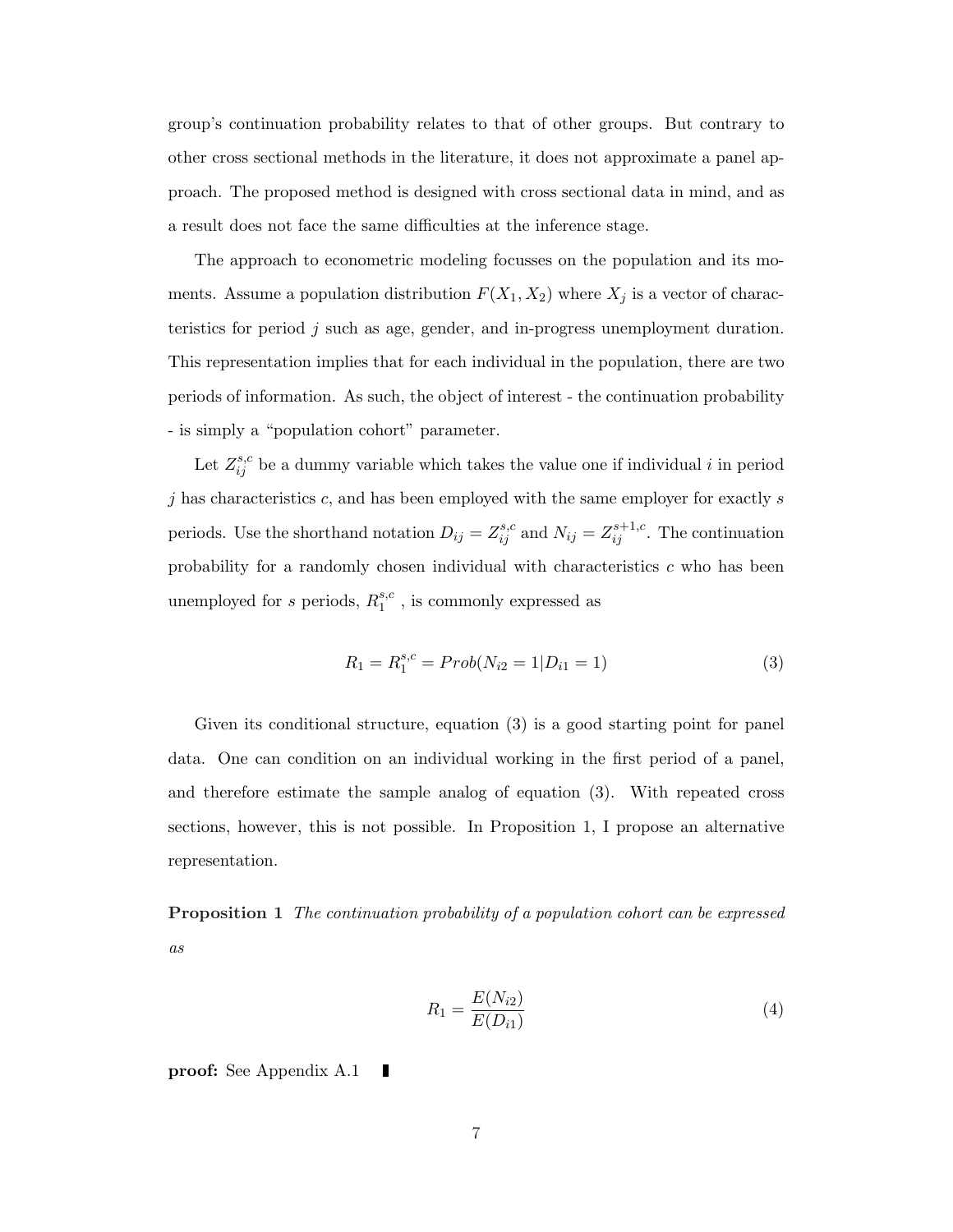Proposition 1 is a key insight of this paper. It shows that the population continuation probability can be written as a ratio of two unconditional moments. Most importantly, the numerator in equation (4) does not condition on period 1 events. As such, this representation is more conducive to cross sectional analysis than existing approaches which rely on equation (3) as their starting point.

The proposed estimator is the sample analog of equation (4)

$$
\hat{R}_1 = \hat{R}_1^{s,c} = \frac{\sum_{i=1}^{n_2} N_{i2}/n_2}{\sum_{i=1}^{n_1} D_{i1}/n_1}
$$
\n(5)

where  $n_j$  is the size of the year j representative sample.

Proposition 2 shows that the continuation probability can be consistently estimated using two cross sections. Under clearly stated identifying assumptions, one can recover this probability without a panel data set.

Proposition 2 Assuming iid samples for each year that are drawn from a population cohort, then  $\hat{R}_1 \rightarrow R_1$ 

#### proof: See Appendix A.2 Г

The identifying assumption of drawing from a population cohort necessitates further attention. It requires that the two cross sections select vectors of observable characteristics from the same pool of individuals, but at different moments in time. It allows for the fact that the two cross sections do not select the same individual, and that the sample sizes may differ.

Sampling from a population cohort does require that the probability of an individual being drawn not vary across time. This rules out sample restrictions based on time varying characteristics. For example, restricting the sample to only include employed workers (as is the case in the job stability literature) will violate the identifying assumption of Proposition 2. The pool of employed workers in the population does not remain constant over time—some individuals will lose their jobs, while others will find employment. The proposed approach therefore requires that the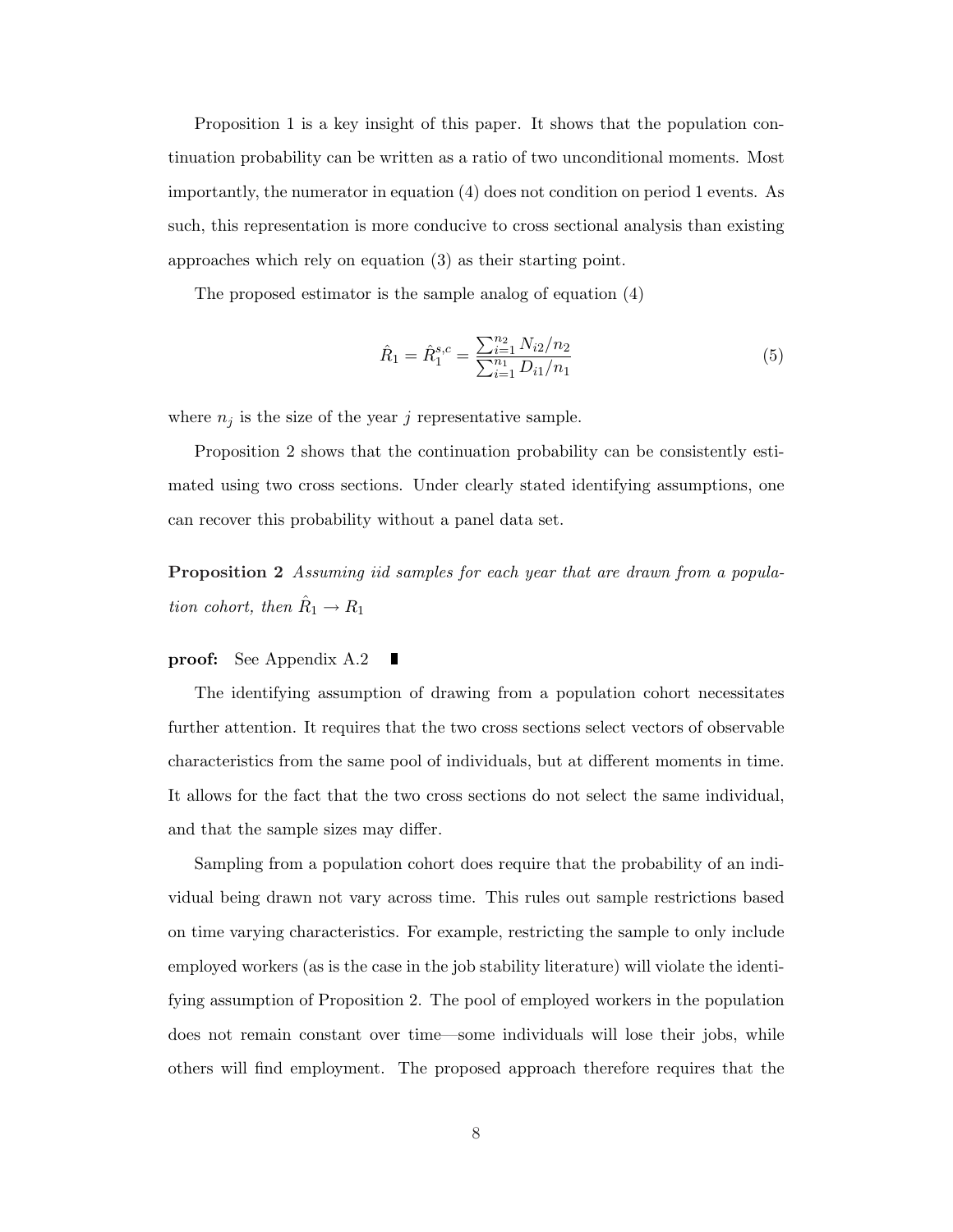underlying population be broadly defined. Fortunately, repeated cross sections like the CPS and LFS are representative of their country's population.

A further threat to the validity of the proposed approach must be explored. Immigration, emigration and deaths will affect the country's population. However, the CPS and LFS are carried out at frequent intervals - on a monthly basis. As a result, slippage (changes in population) due to immigration, emigration or deaths will be minimal. In Section 4, I show how the proposed estimator can be adjusted when the cross sections are further apart.

In Proposition 3, I provide the asymptotic properties of the estimator. I allow for both  $N_{ij}$  and  $D_{ij}$  to have sampling distributions. No restrictions are imposed on the correlation within observations, i.e. between  $D_{ij}$  and  $N_{ij}$ , but independence across observations is assumed. For repeated cross sectional data, this implies no correlation across time.

Proposition 3 Assuming iid samples for each year that are drawn from a population cohort, independence across years, and  $\lim_{n_1,n_2\to\infty} \frac{n_1}{n_2}$  $\frac{n_1}{n_2} = 1$ , then  $\sqrt{n_1}(\hat{R}_1 R_1$   $\stackrel{d}{\rightarrow} N(0, V)$  where V is

$$
V = \phi_1^2 V(D_{i1}) + \phi_2^2 V(N_{i2})
$$
\n(6)

with

$$
\phi_1 = \frac{E(N_{i2})}{[E(D_{i1})]^2}, \quad \phi_2 = \frac{1}{E(D_{i1})}
$$
\n(7)

#### proof: See Appendix A.3

As equation (6) illustrates, V is simply a weighted sum of the variance of  $D_{i1}$  and  $N_{i2}$ , with the weights reflecting the non-linearity of the estimator. Replacing the population moments in equation (6) with corresponding sample analogs generates a consistent estimator of the asymptotic variance.

Finally, applying this approach to survey samples where the probability of being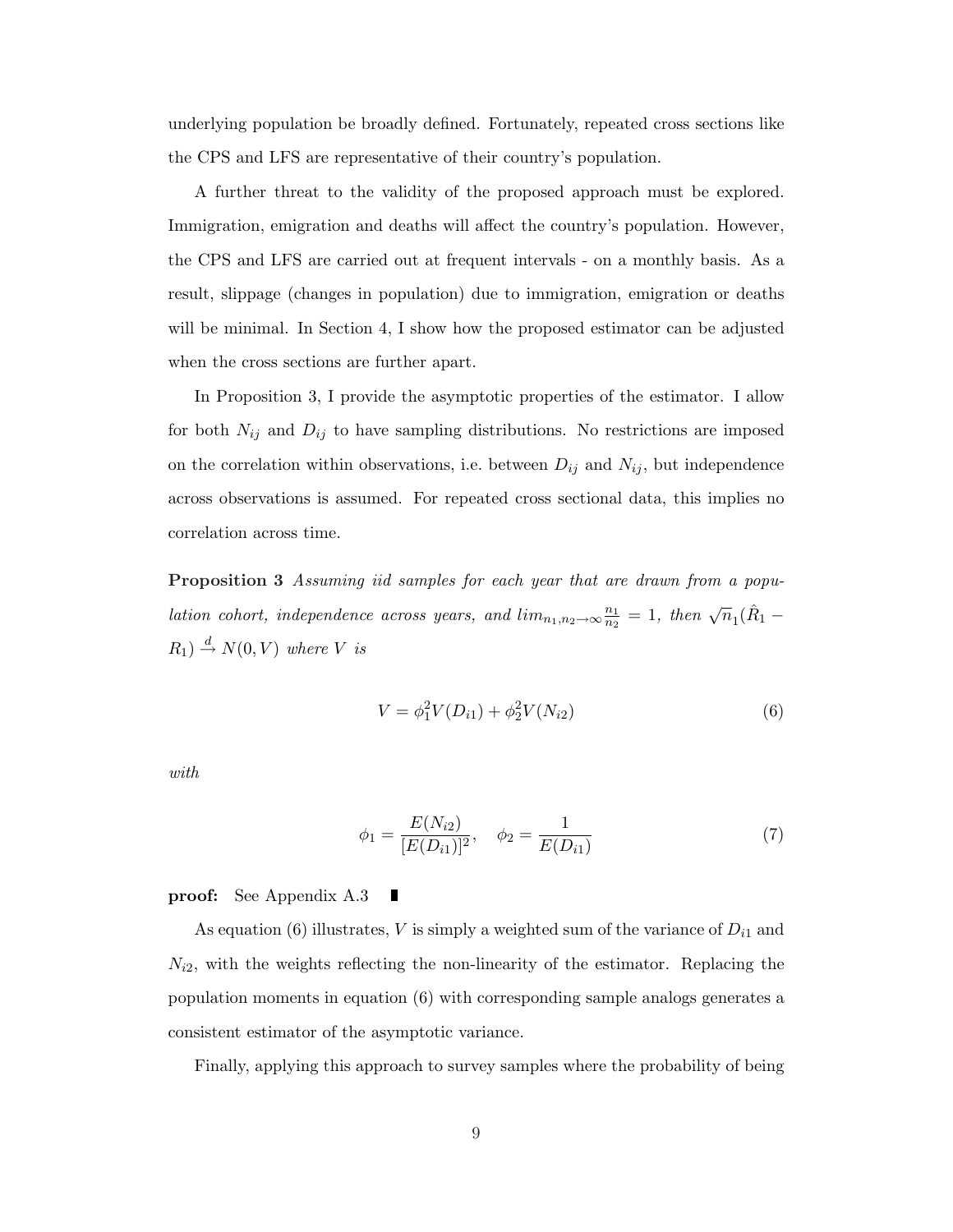selected is not the same across observations is straightforward. For the continuation probability estimator, one replaces the population means in equation (4) with the weighted sample analogs

$$
\tilde{R}_1 = \frac{\sum_{i=1}^{n_2} n w_{i2} N_{i2} / n_2}{\sum_{i=1}^{n_1} n w_{i1} D_{i1} / n_1}
$$
\n(8)

where  $nw_{ij}$  is the normalized weight for individual i in year j, i.e.  $nw_{ij}$  sum to  $n_j$ . A similar procedure is used for the variance estimator. One replaces the population means in equation (6) with the weighted sample analog—again using normalized weights. The use of normalized weights reflects the more traditional use of weights; the weights are only used to reflect the varying probability of selection and not used as population counts.

### 4 Links to the Existing Method

I start this section by adapting Proposition 1 - the ability to present the continuation probability as a ratio of two means - in order to account for compositional changes in the population. I then show that one can re-interpret the existing continuation probability estimator as an extension of the one proposed. As a result, I clearly identify the underlying assumptions of the existing estimator and provide a consistent approach to estimating its standard errors. These areas are yet to be fully examined in the literature.

Proposition 4 shows that the continuation probability can be written as a function of two unconditional moments, when the composition of a country's population changes over time.

Proposition 4 Assume that the composition of a country's population changes from period 1 to period 2. Further assume that these compositional changes break (or interrupt) the spell of interest. The continuation probability for the period 1 population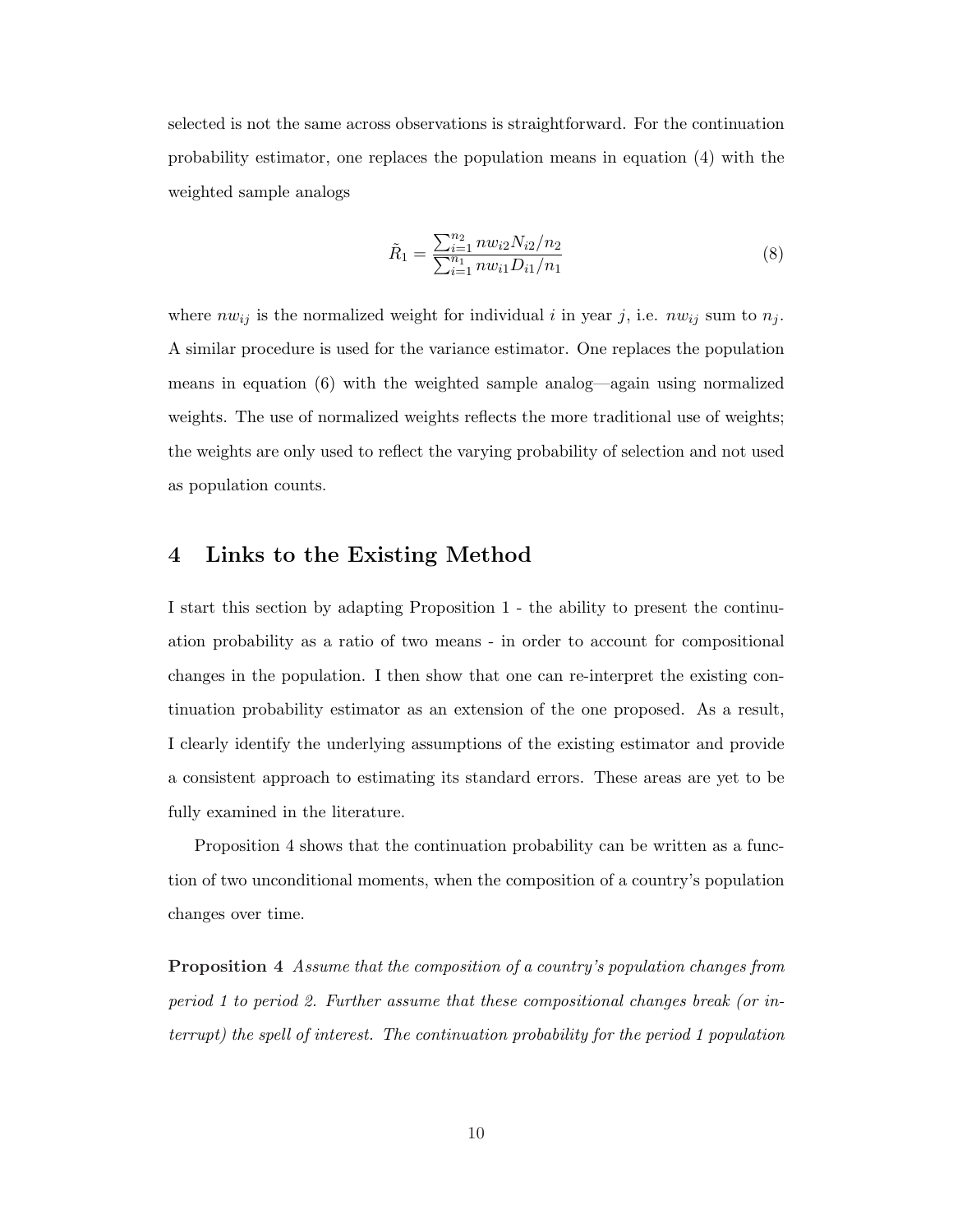can be expressed as

$$
R_1 = \frac{adj_1 E(N_{i2})}{E(D_{i1})}
$$
\n(9)

where  $adj_1$  is the population growth (or adjustment) factor.<sup>7</sup>

#### proof: See Appendix A.4

Contrasting this finding with that of Proposition 1 (where the composition was assumed unchanged) highlights the necessary adjustment; one must only account for net changes in population size, i.e.  $adj_1$ . More precisely, the numerator of equation (9) recovers the counterfactual of interest—the mean value of  $N_{i2}$  if the population composition had remained unchanged in the second period.<sup>8</sup> However, Proposition 4 does require that the compositional change break (or interrupt) the spell of interest. For the employment-continuation probability, this assumes that the emigrant or immigrant not remain with the same employer after migration, i.e. migration must interrupt the individual's tenure spell.<sup>9</sup>

Proposition 5 shows that the existing cross sectional estimator, i.e. equation (2), which I now define as  $\tilde{Q}_1$ , can be rewritten as

$$
\tilde{Q}_1 = a\hat{d}j_1\tilde{R}_1\tag{10}
$$

where  $\hat{adj}_1 =$  $\sum_{n_2}$  $\sum_{i=1}^{n_2} \frac{bw_{i2}}{bw_{i1}}$ <sup>10</sup> The proposed and existing estimators will differ by the estimated population growth factor. In the case of growing populations (e.g. Canada and the U.S.), for example,  $\tilde{Q}_1$  will provide systematically larger estimates.

Proposition 5 Given repeated cross sections where the base weights sum up to the target population, then  $\tilde{Q}_1 = a \hat{d} j_1 \tilde{R}_1$ .

<sup>&</sup>lt;sup>7</sup>If the population size increased by  $20\%$ , the population growth factor would be 1.2.

<sup>&</sup>lt;sup>8</sup>See proof of Proposition 4 for intuition on why this is the case.

<sup>9</sup> I will argue later in this section that for some continuation or transition probabilities, this identifying assumption may not be innocuous.

 $^{10}a\hat{d}j_1$  can be interpreted as an estimate of the growth factor when the sum of the base weights add up to the target population, as is the case in the CPS and Canadian LFS.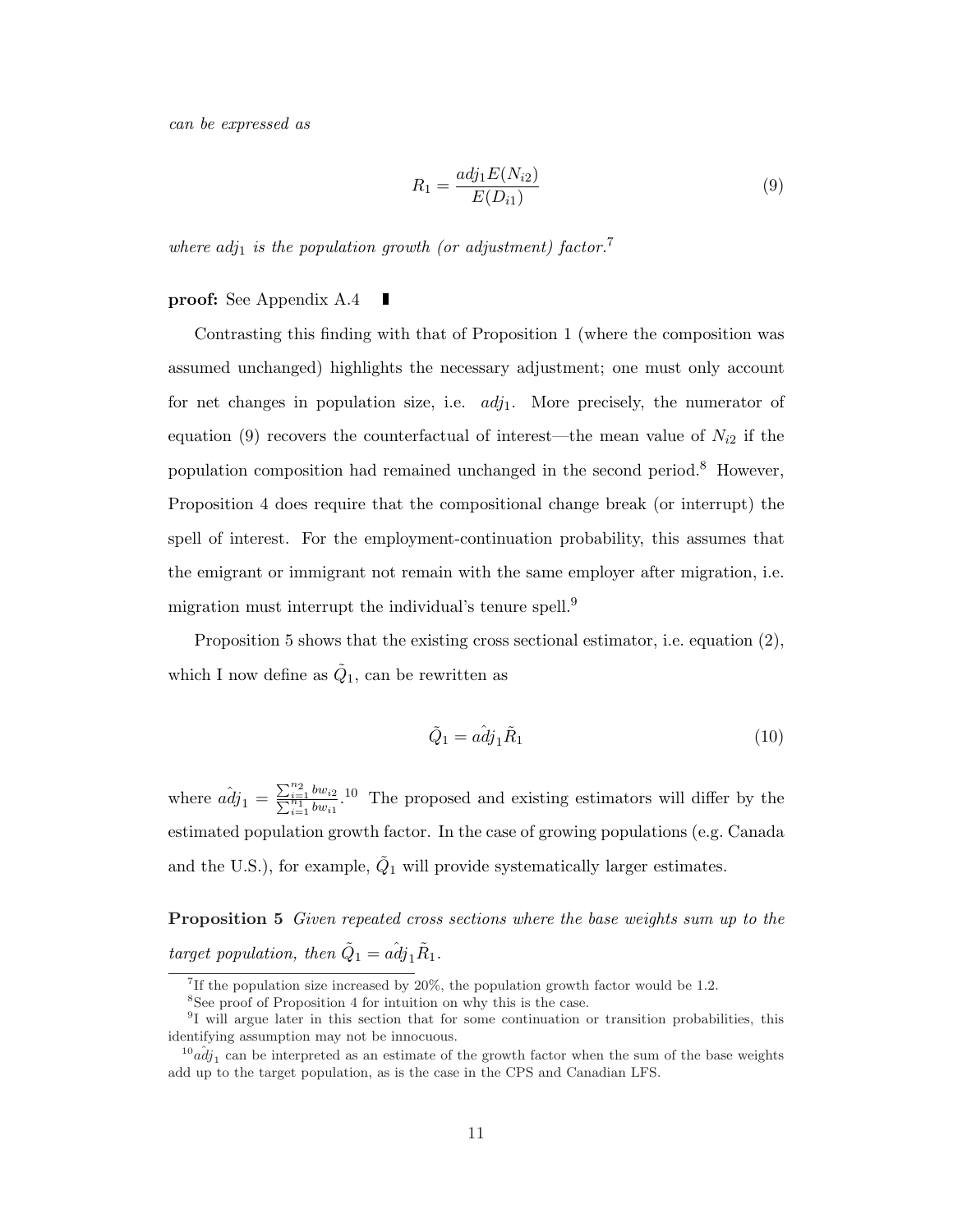proof: See Appendix A.5 ш

By linking the two estimators (Proposition 5) and showing how to account for compositional change (Proposition 4), one can easily derive the asymptotic properties of  $\tilde{Q}_1$ .

Proposition 6 Assume iid samples for each year that are drawn from a population where compositional changes break (or interrupt) the spell of interest. Further assume independence across years,  $lim_{n_1,n_2\to\infty} \frac{n_1}{n_2}$  $\frac{n_1}{n_2} = 1$ , and where  $a\hat{d}j_1$  is the true population growth factor. Then,  $\sqrt{n}_1(\tilde{Q}_1 - \tilde{Q}_1) \stackrel{d}{\rightarrow} N(0, V)$  where V is

$$
V = adj_1^2 [\phi_1^2 V(D_{i1}) + \phi_2^2 V(N_{i2})]
$$
\n(11)

with

$$
\phi_1 = \frac{E(N_{i2})}{[E(D_{i1})]^2}, \quad \phi_2 = \frac{1}{E(D_{i1})}
$$

proof: See Appendix A.6

The variance estimator is simply the (weighted) sample analog of the population moments in equation  $(44)$ .

The two main assumptions of Proposition 6 are that 1) the population growth factor is measured without error and that 2) compositional changes break the spell of interest. I argue below that the former is the less severe of the two identifying assumptions.

 $\hat{adj}_1$  estimates a broadly defined parameter - the growth factor of the country's population. Given the large samples of repeated cross sections like the LFS and the CPS, one can therefore expect  $\hat{adj}_1$  to provide accurate estimates. A second difficulty is the potential correlation between  $a\hat{d}j_1$  and  $\tilde{R}_1$ —which is ruled out by assumption. The fact that they each estimate very different objects may minimize any potential correlation; the former estimates the country's population growth, while the latter estimates the continuation probability for specific groups. Having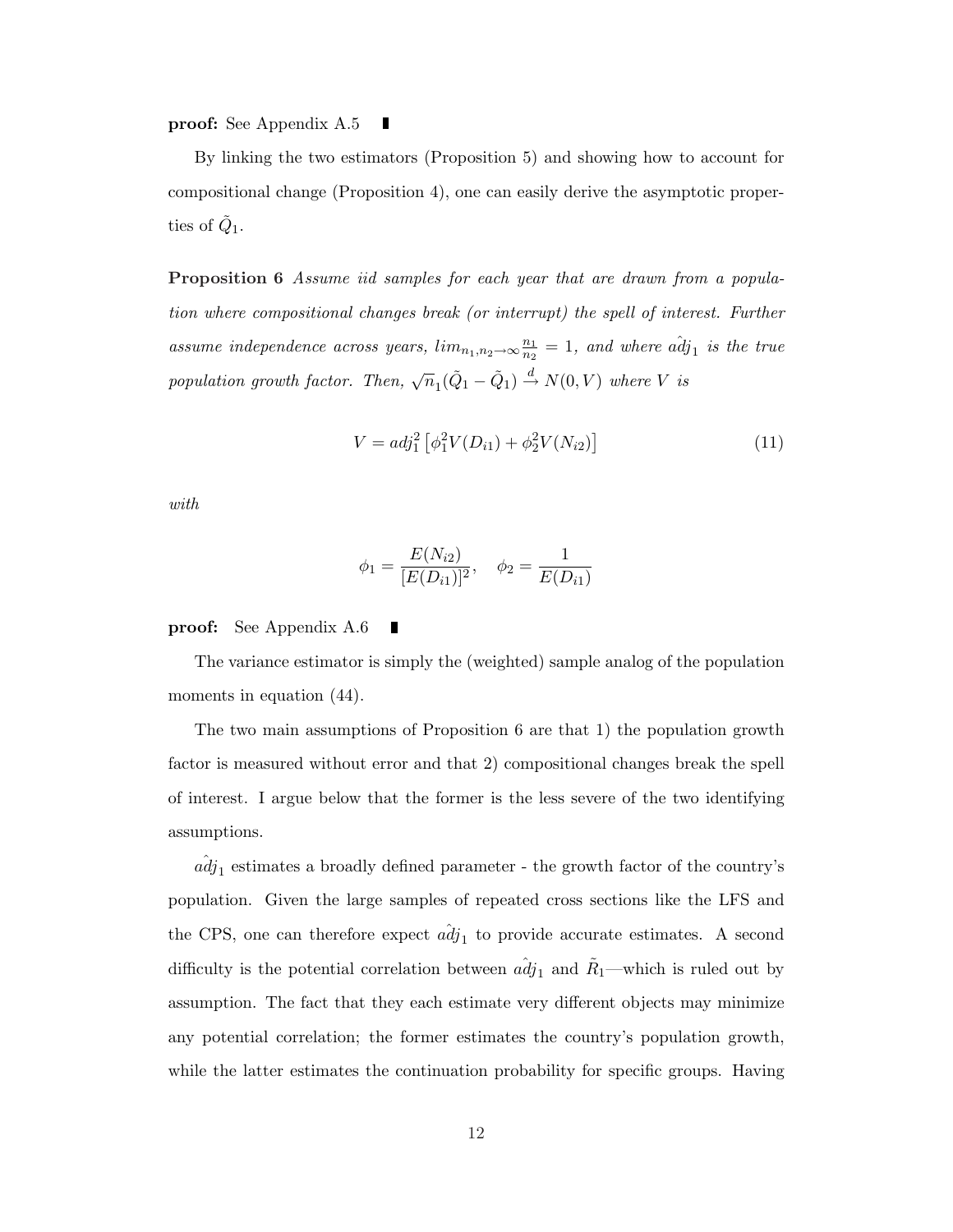said that, one could rule out this possibility by simply using a different data set to estimate the population growth factor.

The more serious threat is the requirement that compositional change interrupt the spell of interest—the severity of which will depend both on the continuation (or transition) probability of interest and the target population. For the transition out of a job, for example, one must assume that the change in population resulting from immigration, emigration or death, leads to a break in tenure spell. In Canada and the U.S., immigration is the biggest source of population change, and assuming that immigrants find new employment upon arrival is a reasonable assumption.<sup>11</sup> For the exploration of the unemployment-continuation probability, on the other hand, assuming breaks in unemployment spells when the individual migrates is more severe of an identifying assumption; particularly for countries where the emigration decision is due to lack of employment prospects in the home country.

### 5 Empirical Examples

In this section, I empirically compare existing and proposed approaches using two large scale data sets: the Canadian Labour Force Survey (LFS) and the U.S. Current Population Survey (CPS). This section is divided into two parts. In the first, I focus on the employment-continuation probability estimators, and rely on repeated cross sections from the LFS files to illustrate the differences. The second part focusses on the standard errors. Using the CPS, I show that the bias of existing approaches to estimating standard errors can lead the researcher to falsely reject the null hypothesis of no change (or difference) in the continuation probability.

<sup>&</sup>lt;sup>11</sup>One can limit the importance of deaths as a source of population change by restricting the focus to prime-aged individuals.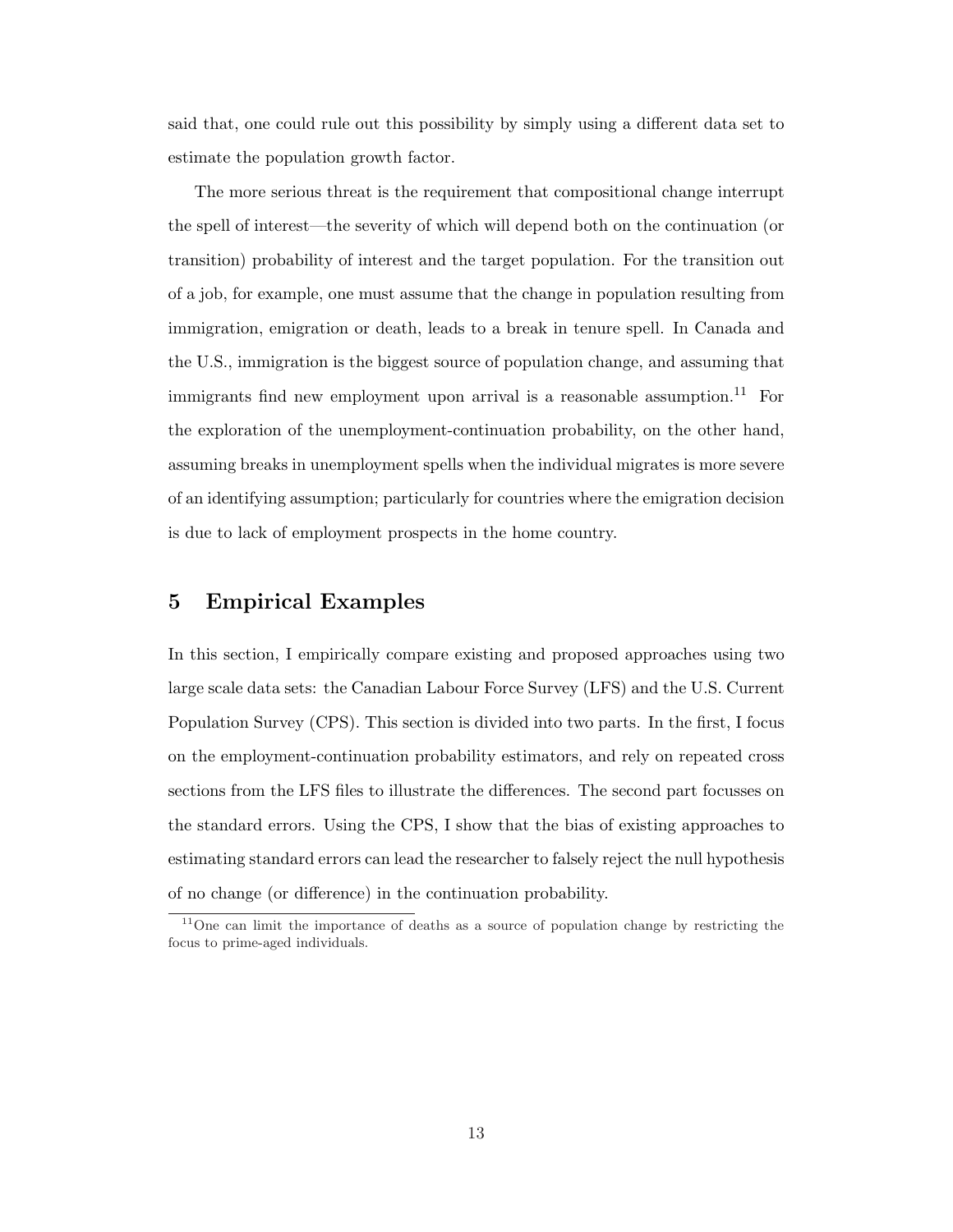#### 5.1 Employment-Continuation Probability

Table 1 compares the 1-year employment-continuation probability estimators using the master LFS files.<sup>12</sup> The LFS is a large monthly household survey of approximately 54,000 households per month, with a focus on gathering information about labour market activities of Canadians. The LFS is a rich source of tenure data. As part of their regular questionnaire, respondents are asked when they started working for their present employer. In Table 1, I present estimates of the 1-year continuation probability for select groups in the year 2000.<sup>13</sup>

Two important conclusions can be drawn from Table 1. One, the two methods generate very similar 1-year continuation-probability estimates. As equation (9) indicates, the two estimates will only differ by a common scaling factor, i.e. the population growth factor. Table 1 shows the 2000 growth factor only slightly exceeded 1. As a robustness check, I estimated the population growth factor for each year over the 1977-2003 period. The growth factor averaged 1.0033 over this period, and was close to 1 in all years—despite the fact that the Canadian population has increased over time due to immigration. This is because one is only looking at whether an individual remains with the same employer in the next year, and not, say, 10 years from now. The second conclusion is that the standard errors are relatively small. The loss in efficiency due to the fact that one cannot follow individuals over time in a cross sectional approach is compensated by the large samples of the LFS. As a result, the the probability estimates are very precise. It should be noted that both sets of standard errors were estimated using proposed methods; Equation (6) was used to construct the standard errors of  $\tilde{R}_1$ , and equation (11) for the standard errors of  $\tilde{Q}_1$ .

<sup>&</sup>lt;sup>12</sup>These files were accessed on site at the British Columbia Interuniversity Research Data Centre (BCIRDC). The BCIRDC is run and sponsored by the University of British Columbia, University of Victoria and Simon Fraser University, in collaboration with Statistics Canada.

<sup>&</sup>lt;sup>13</sup>Following Brochu (2006), all continuation probabilities condition on being 20 to 54 years of age. This imposes the following sample restrictions: the 2000 sample only included those 20 to 54 years of age, while the 2001 sample was restricted to individuals 21 to 55 years of age. The continuation probabilities also conditions on not being self employed, nor a full-time student. See Brochu (2006) for more details.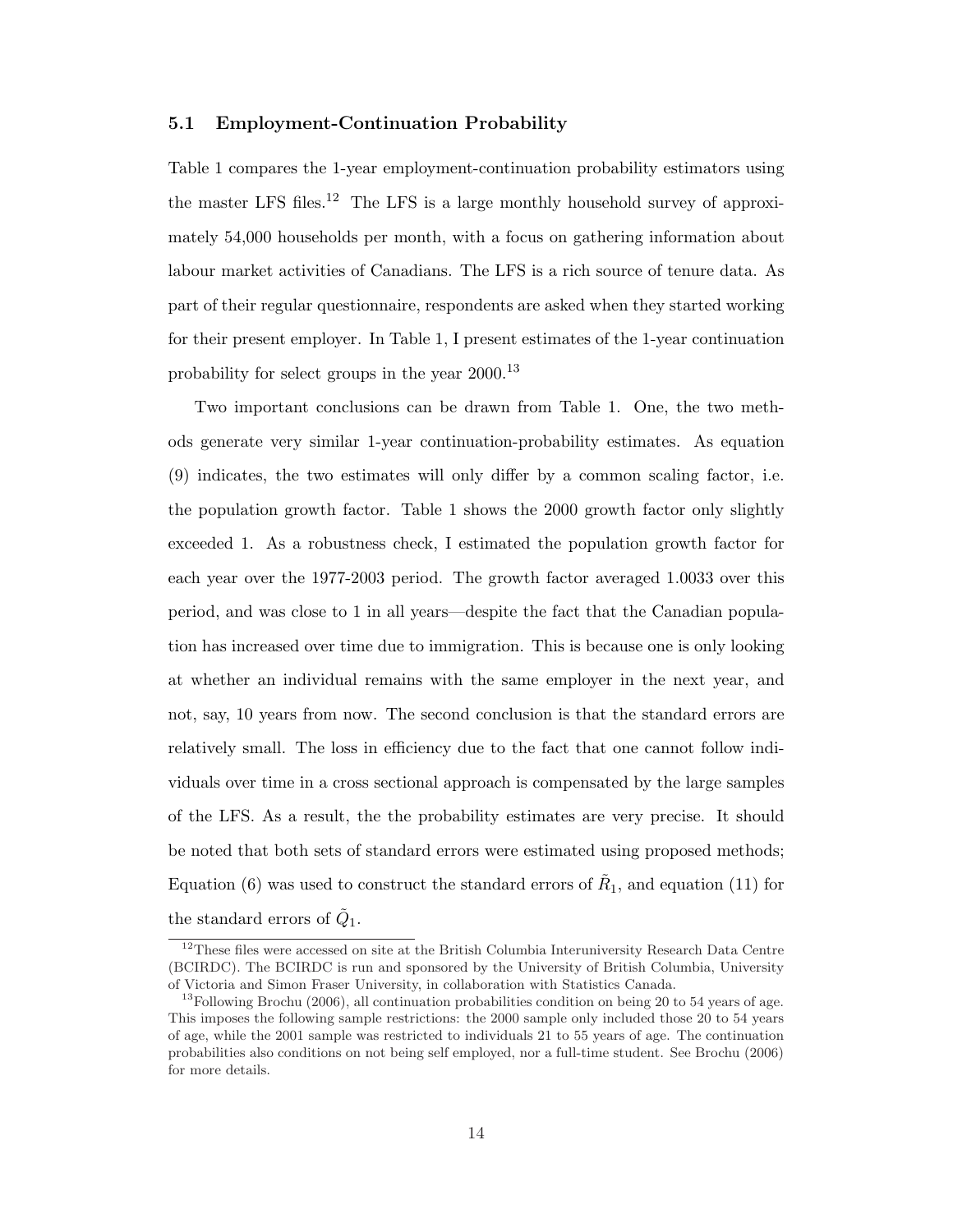#### 5.2 Hypothesis Testing

Within a continuation probability approach, testing for differences in job stability across time or groups is straightforward—only a single restriction needs to be tested. For ease of exposition, I focus on time differences; the arguments are similar when testing across groups. The null and alternative hypotheses are

$$
H_0: R_j - R_1 = 0 \tag{12}
$$

$$
H_a: R_j - R_1 \neq 0 \tag{13}
$$

respectively, where  $R_j - R_1$  is the difference in retention rate over a  $j - 1$  period. I use a t-test approach. The t-statistic,  $t_n$ , is <sup>14</sup>

$$
t_n = \frac{\hat{R}_j - \hat{R}_1}{\sqrt{\hat{V}_{R_j - R_1}/n}}
$$
\n(14)

where  $\hat{V}_{R_j-R_1}$  is the estimator of  $Avar(\hat{R}_j - \hat{R}_1)$ .

The standard errors estimator - the denominator in equation (14) - must be able to account for the possible correlation between  $\hat{R}_j$  and  $\hat{R}_1$ . More precisely,  $\hat{R}_2$  and  $\hat{R}_1$  may be correlated since both the denominator of  $\hat{R}_2$  and the numerator of  $\hat{R}_1$  are functions of the same (year 2) observations.<sup>15</sup> By allowing both  $N_{ij}$  and  $D_{ij}$  to have sampling distributions, the proposed approach can easily generate the necessary covariance term. This is not the case for existing methods. The Neumark-Polsky-Hansen (NPH) method, for example, rules out the possibility of any correlation between  $\hat{R}_2$  and  $\hat{R}_1$  by assuming that  $D_{ij}$  is a constant.

I use CPS data to illustrate how the choice of standard errors estimator can matter at the inference stage. As with the LFS, the American CPS is a large monthly household which asks respondents about their labour market activities. But contrary

 $14$ To simplify the presentation I assume that the cross sections are all of size n. The asymptotic properties of the employment-continuation probability differential are left to Appendix A.7.

 $15A$  similar difficulty occurs when testing across groups, say, groups A and B. The numerators (and denominators) of  $R_j^A$  and  $R_j^B$  may also be correlated.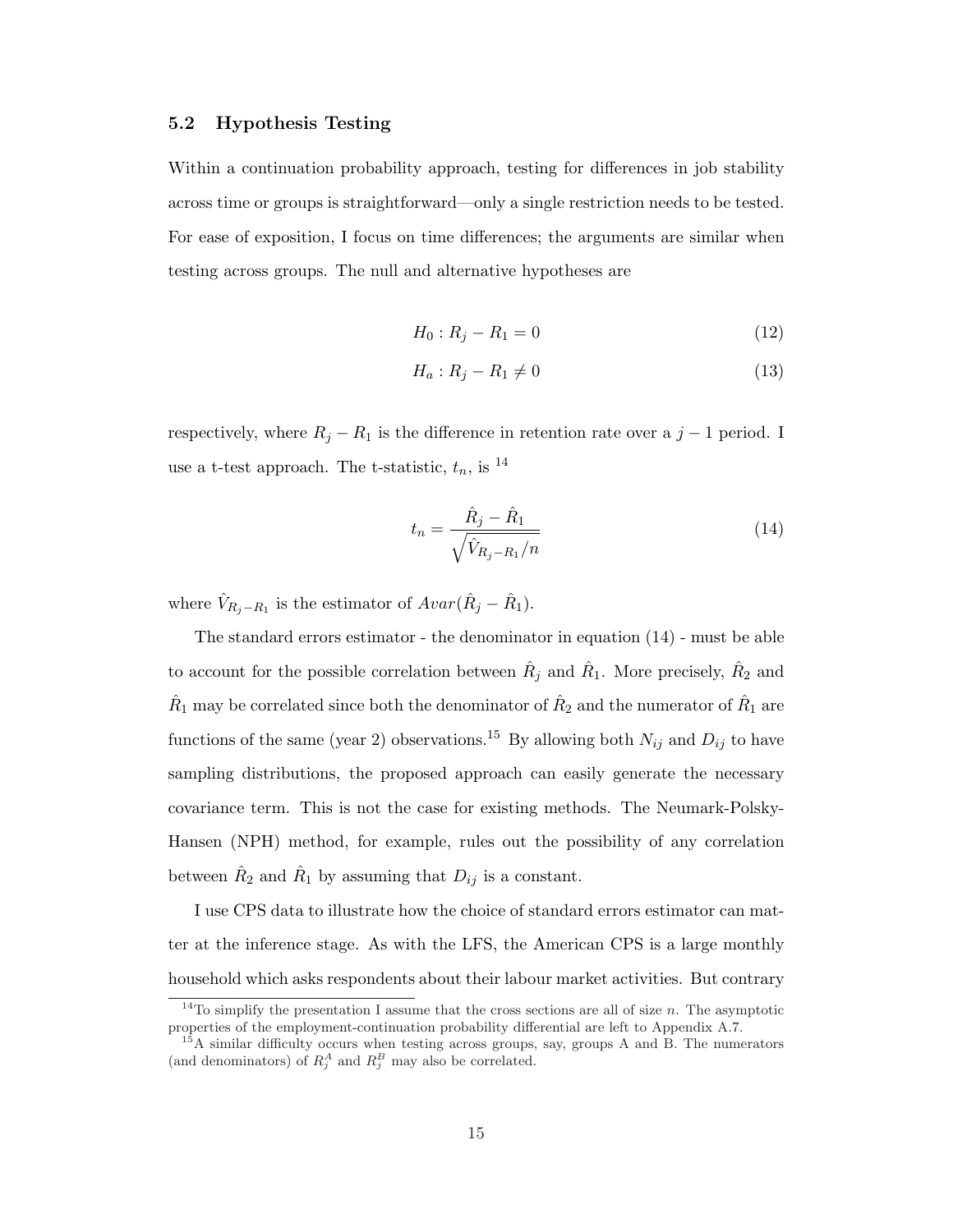to the LFS, a tenure question is not part of the regular CPS questionnaire—it is only included in select supplements. I therefore rely on 4-year employment-continuation probabilities—as was previously done in the American job stability literature. Finally, I use the  $\tilde{Q}_1$  estimator (instead of  $\tilde{R}_1$ ) to estimate the continuation probabilities; assuming no change in the underlying population would be too restrictive an assumption.

Tables 2 and 3 examine changes in 4-year employment-continuation probabilities from 1996 to 2000 for males and females, respectively.<sup>16</sup> Standard errors are calculated for the NPH method, the DNP method,<sup>17</sup> the proposed method, and the proposed method with no covariance term. In all cases, weights were used to make a clearer comparison of the various methods. Robustness checks for different years and sub-populations indicate that weights do not significantly affect the results.

Tables 2 and 3 indicate that accounting for the covariance term can increase or decrease the standard errors. One can easily show that the covariance term will be positive if and only if <sup>18</sup>

$$
Pr(N_{i2} = 1, D_{i2} = 1) > Pr(N_{i2} = 1)Pr(D_{i2} = 1)
$$
\n(15)

For the 4-year employment-continuation probability of males in the 0-2 tenure group, for example, the probability that both  $D_{i2}$  and  $N_{i2}$  equal 1 is zero, and as such, the covariance term is negative.

Even when the covariance term is negative, a consistent pattern emerges with the proposed method generating standard errors consistently larger than either DNP or NPH methods. This pattern was found to be robust for other time periods and other sub-populations. The proposed method generates standard errors that are up

<sup>&</sup>lt;sup>16</sup>All U.S. continuation probabilities condition on being at least 16 years of age, and not being self-employed.

<sup>&</sup>lt;sup>17</sup>The DNP method, refers to the application of the longitudinal standard error estimator to cross sectional data. Diebold, Neumark, and Polsky (1997) may not have been the first to use the method with cross sectional data, but they were one of the first to provide a detailed explanation of the approach.

<sup>&</sup>lt;sup>18</sup>From equation (50) one can see that the covariance term will be positive if and only if the covariance between  $D_{i2}$  and  $N_{i2}$  is also positive.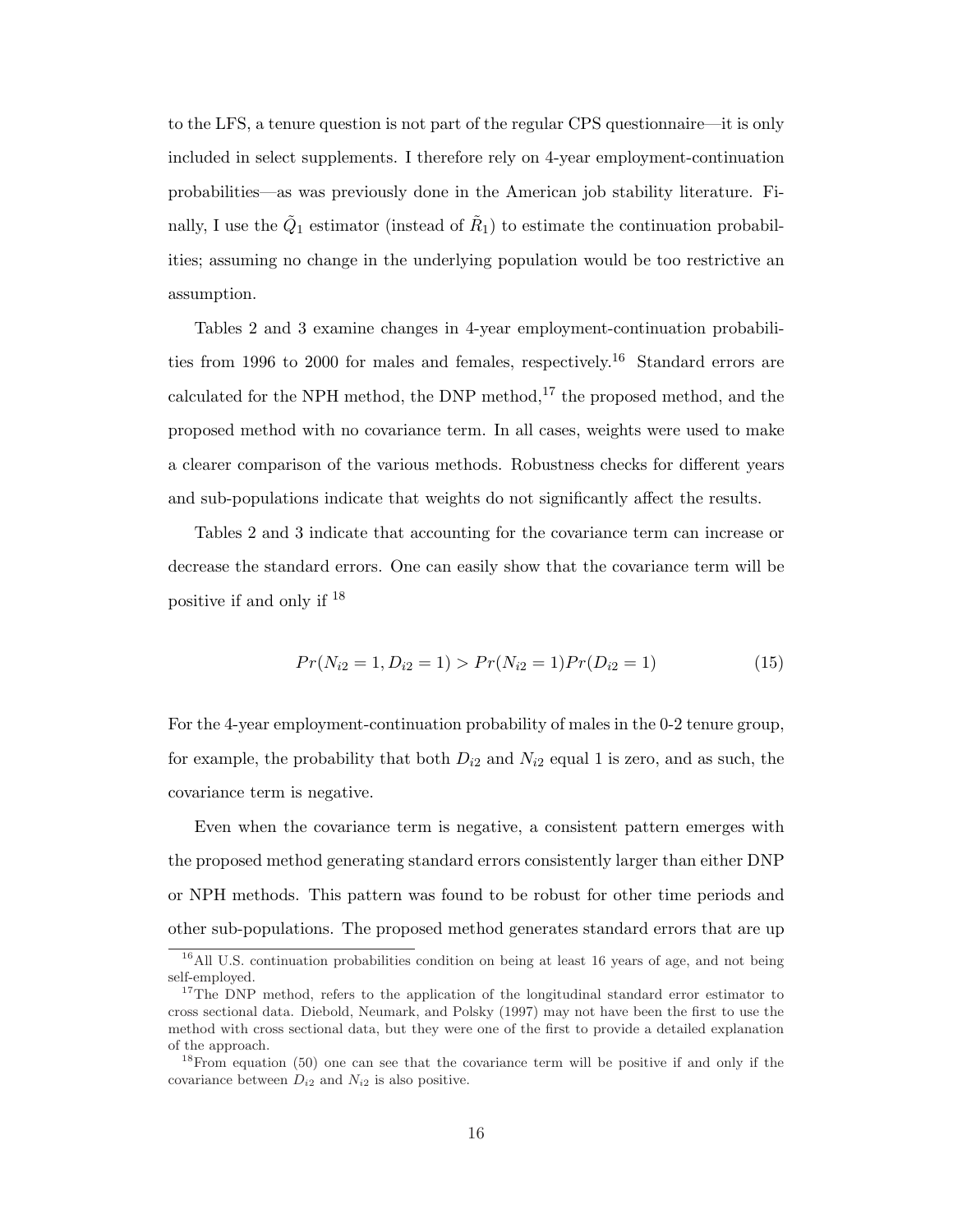to 172.9% larger than the DNP estimates and up to 55.6% larger than the NPH estimates. From Tables 2 and 3 one can observe a systematic differential in the standard errors; the gap is larger for longer tenured groups - groups with higher job stability. In general, the extent to which the NPH method underestimates the correct standard errors will be correlated with the size of the employment continuation probability. Focussing on equation (6) illustrates this point. Conditioning on a sample distribution for  $D_{i1}$ , a larger  $E(N_{i2})$  is associated with a larger first term; a variance term not accounted for by the NPH method.

As a result, the DNP and NPH approaches to estimating standard errors may lead the researcher to falsely reject the null hypothesis of no change in job stability. Calculating t-statistics for males with 12+ years of tenure illustrates this point. Using either the DNP or NPH methods, one strongly rejects the null hypothesis at the 5% significance level. In fact, my method suggests that the null hypothesis should not be rejected, not even at the 10% level.

## 6 Parametric Approach

In this section, I illustrate the bias of the parametric cross-sectional estimator proposed by Güell and Hu (2006). Using the framework proposed in this paper, I also suggest an adjustment to their method—one that may lead to consistent estimates of the transition (or continuation) probabilities.

The standard approach in the cross sectional literature has been to estimate the transition probability using a non-parametric approach, but Güell and Hu (2006) are the exception. Their parametric approach is based on the Logit estimator. Assume a two year panel where  $X_{i1}$  represents the vector of characteristics of individual i in period 1. For individuals that are unemployed in period 1, let  $Y_{i1}$  be a dummy variable equal to one if individual i remains unemployed into the next period, and zero otherwise. Finally, define  $U_{i1}$  as the length of the on-going unemployment spell of individual  $i$  as of period 1. As shown in Güell and Hu (2006), the Logit estimator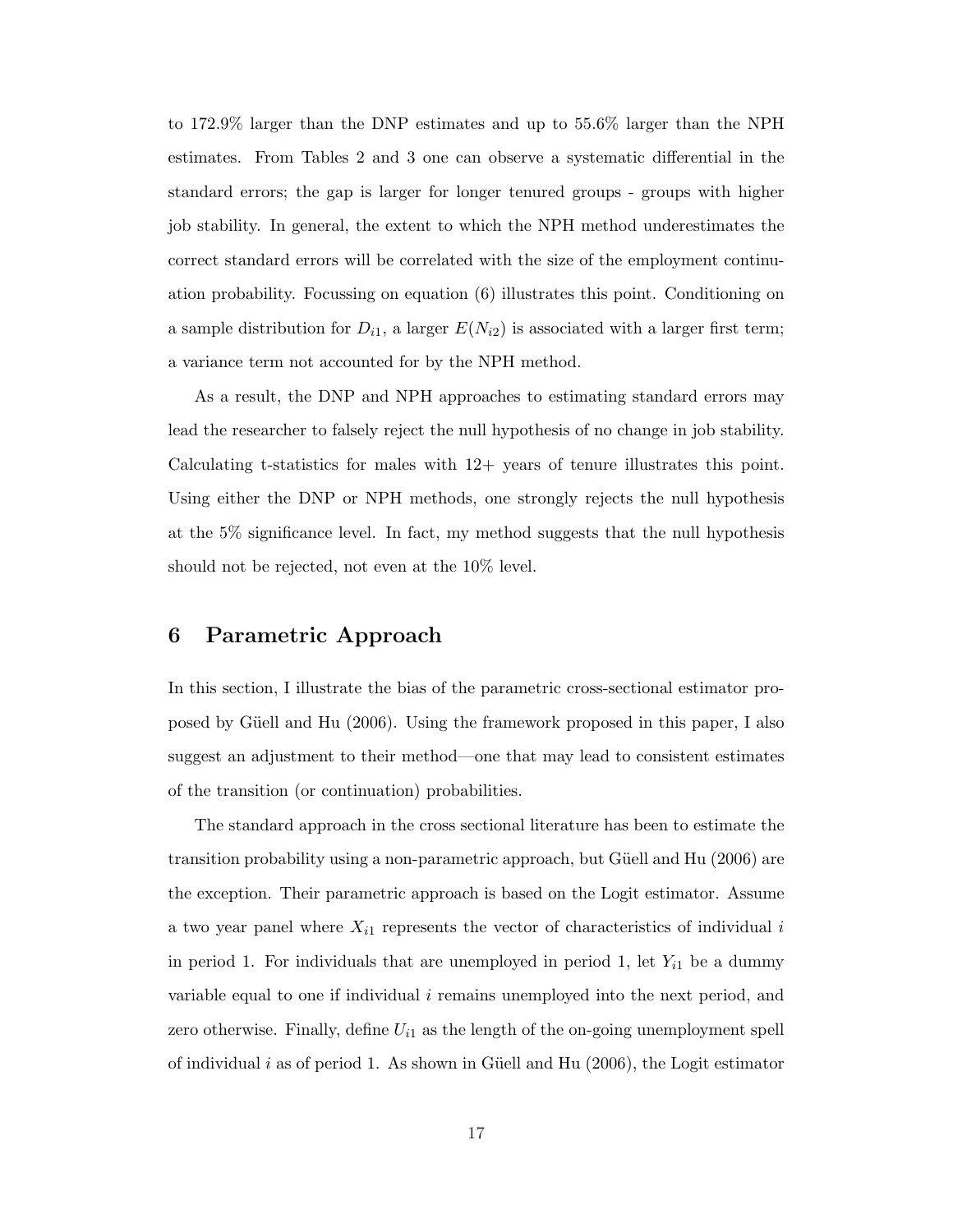for the unemployment-employment transition is simply the sample analog of

$$
E(X_{i1}Y_{i1}|U_{i1}=s) = E(X_{i1}\Lambda(X_{i1}\beta)|U_{i1}=s)
$$
\n(16)

where  $\Lambda(X_{i1}\beta)$ , the conditional probability of individual i staying unemployed in period 2, is  $\Lambda(.) = exp(.)/(1 + exp(.)).$  Güell and Hu (2006) argue that one can mimic equation (16) using two representative cross sections of unemployed workers. In particular, they state that the mean characteristics of workers who have been unemployed for  $s+1$  periods in period 2 can be used to estimate the left-hand side of equation (16)—as long as the period 2 sample is representative of the unemployment population in period 2. Yet, by the Law of Iterative Expectations

$$
E(X_{i1}Y_{i1}|U_{i1}=s) = Prob(Y_{i1}=1|U_{i1}=s)E(X_{i1}Y_{i1}|U_{i1}=s,Y_{i1}=1)
$$
(17)

$$
= Prob(Y_{i1} = 1 | U_{i1} = s)E(X_{i1} | U_{i1} = s, Y_{i1} = 1)
$$
\n(18)

$$
= Prob(Y_{i1} = 1 | U_{i1} = s)E(X_{i2} | U_{i2} = s + 1)
$$
\n(19)

As a result, the Güell and Hu (2006) claim will hold if and only if all unemployed workers remain unemployed into the next period, i.e. if the first right-hand side term in equation (19) equals 1; one must therefore assume a priori a zero transition probability.

Güell and Hu  $(2006)$  face the same difficulty as the rest of the cross sectional literature. Approximating panel methods makes the researcher focus exclusively on one group of individuals; for Güell and Hu (2006) which examines the unemploymentcontinuation, its unemployed workers. Yet, their cross sectional samples of unemployed workers are drawn from a population that changes over time - some workers will lose their jobs while others will find employment. As such, the researcher is faced with the difficult task of of estimating one transition probability using samples drawn from two different populations.

A possible solution would be to add a first step to the Güell and Hu (2006)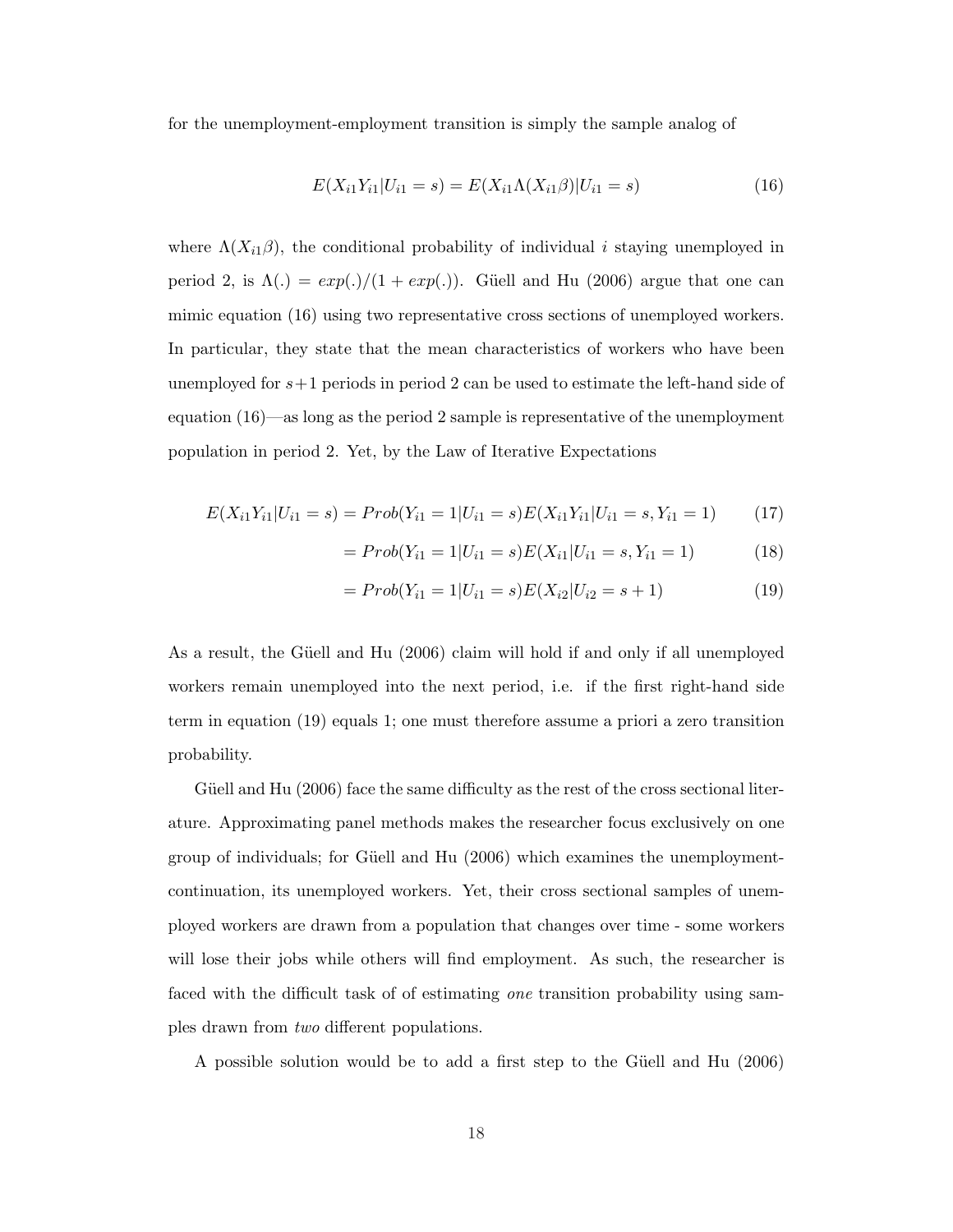method. In the first step, one estimates the first RHS term of equation (19) - a transition probability - using the framework proposed in this paper, i.e. the results of Proposition 1 and 2. As a second step, one can estimate the remaining moments - as stated in Güell and Hu (2006) - using sample analogs.

### 7 Conclusion

In this paper, I propose a non-parametric method for estimating labour market transitions. The proposed method, with its clearly stated identifying assumption, is necessary in cases where good panel data are not available. Because it is designed for cross sectional data, it does not face the same difficulties at the inference stage as other cross sectional approaches which approximate panel methods. The key identifying assumption is that one selects from the same population cohort.

Using the conceptual framework proposed in this paper, I also re-examine existing cross sectional methods. I identify the underlying assumptions of the nonparametric approach used in the literature, and propose a consistent estimator for its standard errors. Finally, I show the bias of the recently proposed parametric approach and suggest a possible correction.

### A Appendix

#### A.1

Proposition 1 The transition probability of a population cohort can be expressed as  $R_1 = \frac{E(N_{i2})}{E(D_{i1})}$  $\frac{E(N_{i2})}{E(D_{i1})}$ .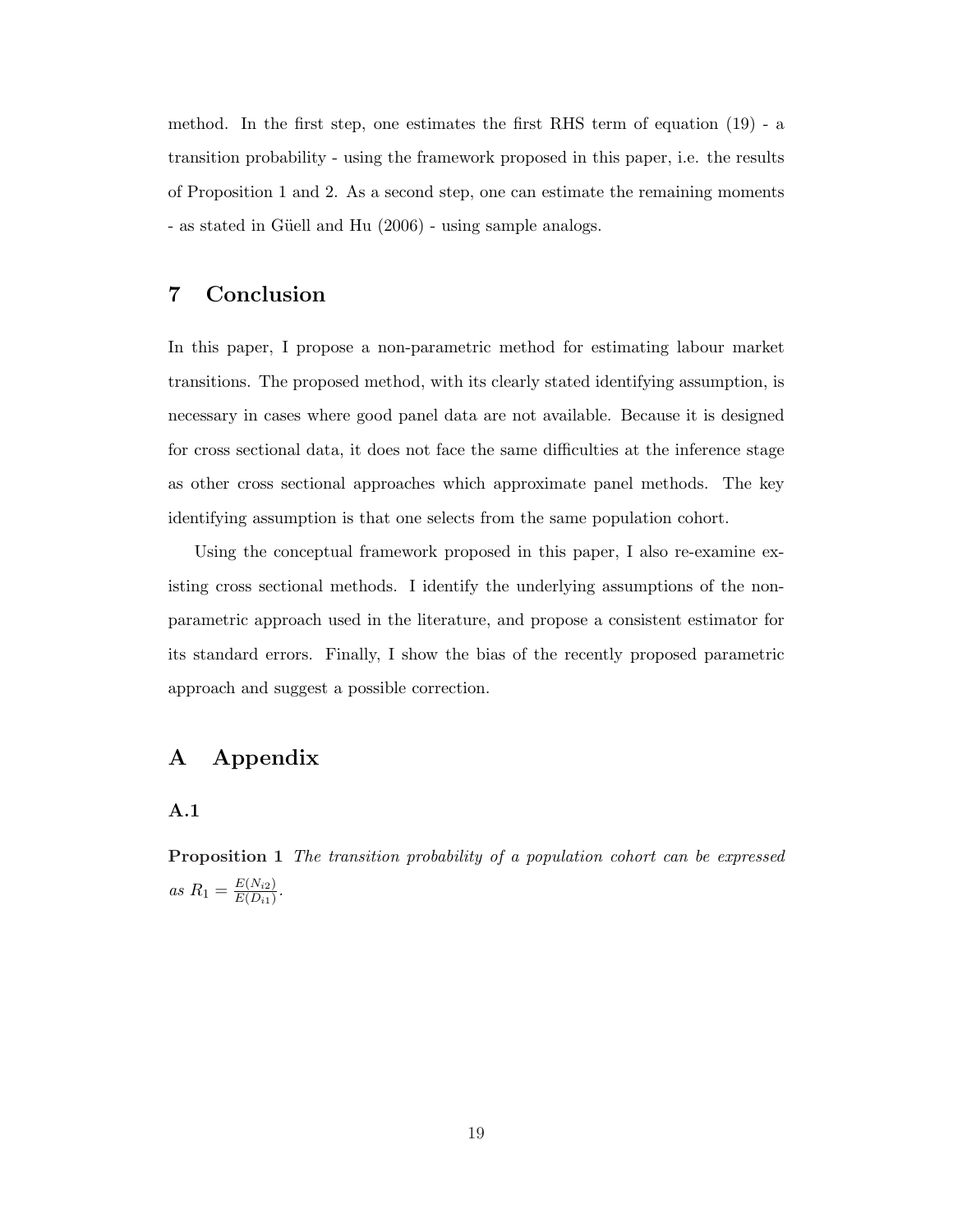proof:

$$
R_1 = Prob(N_{i2} = 1 | D_{i1} = 1)
$$
\n(20)

$$
= \frac{Prob(N_{i2} = 1, D_{i1} = 1)}{Prob(D_{i1} = 1)}
$$
\n(21)

and since  $N_{i2} = 1$  implies  $D_{i1} = 1$ , one can rewrite  $R_1$  as

$$
=\frac{Prob(N_{i2}=1)}{Prob(D_{i1}=1)}
$$
\n(22)

$$
=\frac{E(N_{i2})}{E(D_{i1})}\quad \blacksquare \tag{23}
$$

### A.2

Proposition 2 Assuming iid samples for each year that are drawn from a population cohort, then  $\hat{R}_1 \rightarrow R_1$ 

proof: Apply the Lindberg-Levy Central Limit Theorem

$$
\sum_{i=1}^{n_2} N_{i2}/n_2 \xrightarrow{p} E(N_{i1})
$$
 (24)

$$
\sum_{i=1}^{n_1} N_{i2}/n_1 \xrightarrow{p} E(N_{i1})
$$
 (25)

and use the result of Proposition 1

$$
\frac{\sum_{i=1}^{n_2} N_{i2}/n_2}{\sum_{i=1}^{n_1} N_{i2}/n_1} \xrightarrow{p} Prob(N_{i2} = 1 | D_{i1} = 1) \quad \blacksquare
$$
\n(26)

### A.3

Proposition 3 Assuming iid samples for each year that are drawn from a population cohort, independence across years, and  $\lim_{n_1,n_2\to\infty} \frac{n_1}{n_2}$  $\frac{n_1}{n_2} = 1$ , then  $\sqrt{n_1}(\hat{R}_1 R_1$   $\stackrel{d}{\rightarrow} N(0, V)$  where V is

$$
V = \phi_1^2 V(D_{i1}) + \phi_2^2 V(N_{i2})
$$
\n(27)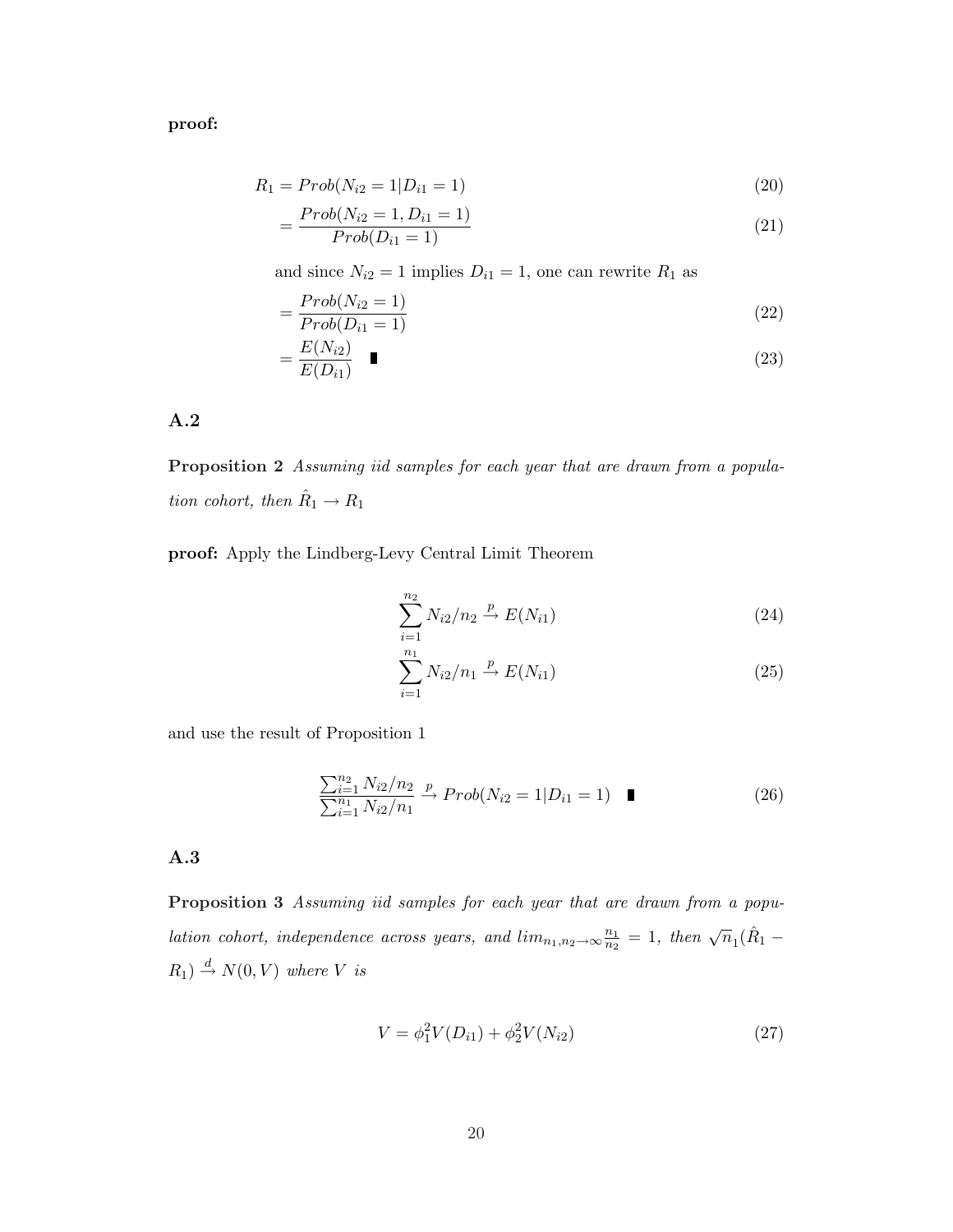with

$$
\phi_1 = \frac{E(N_{i2})}{[E(D_{i1})]^2}, \quad \phi_2 = \frac{1}{E(D_{i1})}
$$
\n(28)

**proof:** For ease of notation let  $\hat{N}_j = n_j^{-1}$  $\bigcap_{j=1}^{n}$  $i=1 \atop i=1}^{n_j} N_{ij}, N_j = E(N_{ij})$  and  $V_{N_j} =$  $V(N_{ij})$ , and define  $\hat{D}_j$ ,  $D_j$  and  $V_{D_j}$  in a similar fashion.

$$
\sqrt{n}_1(\hat{R}_1 - R_1) = \sqrt{n}_1 \left( \frac{\hat{N}_2}{\hat{D}_1} - \frac{N_2}{D_1} \right)
$$
\n(29)

$$
= \sqrt{n_1} \frac{(\hat{N}_2 - N_2)D_1 - (\hat{D}_1 - D_1)N_2}{D_1 \hat{D}_1} \tag{30}
$$

$$
= \frac{\sqrt{\frac{n_1}{n_2}}\sqrt{n_2}(\hat{N}_2 - N_2)D_1 - \sqrt{n_1}(\hat{D}_1 - D_1)N_2}{D_1^2} + o_p(1) \tag{31}
$$

$$
= -\phi_1 \sqrt{n_1} (\hat{D}_1 - D_1) + \phi_2 \sqrt{n_2} (\hat{N}_2 - N_2) + o_p(1)
$$
\n(32)

$$
\xrightarrow{d} N\left(0, \phi_1^2 V_{D_1} + \phi_2^2 V_{N_2}\right) \quad \blacksquare \tag{33}
$$

A.4

Proposition 4 Assume that the composition of a country's population changes from period 1 to period 2. Further assume that these compositional changes break (or interrupt) the spell of interest. The continuation probability for the period 1 population can be expressed as

$$
R_1 = adj_1 \frac{E(N_{i2})}{E(D_{i1})}
$$
\n(34)

where  $adj_1$  is the population growth factor.

proof: To ease the presentation, I assume that the change in population is due to the arrival of one new immigrant in year 2. Similar arguments would hold true for other population changes. Without loss of generality, Assume a population of size n in year 1, and  $n + 1$  in year 2. Order the year 2 populations so that the new immigrant in year 2 is last. By Proposition 1, the continuation probability of the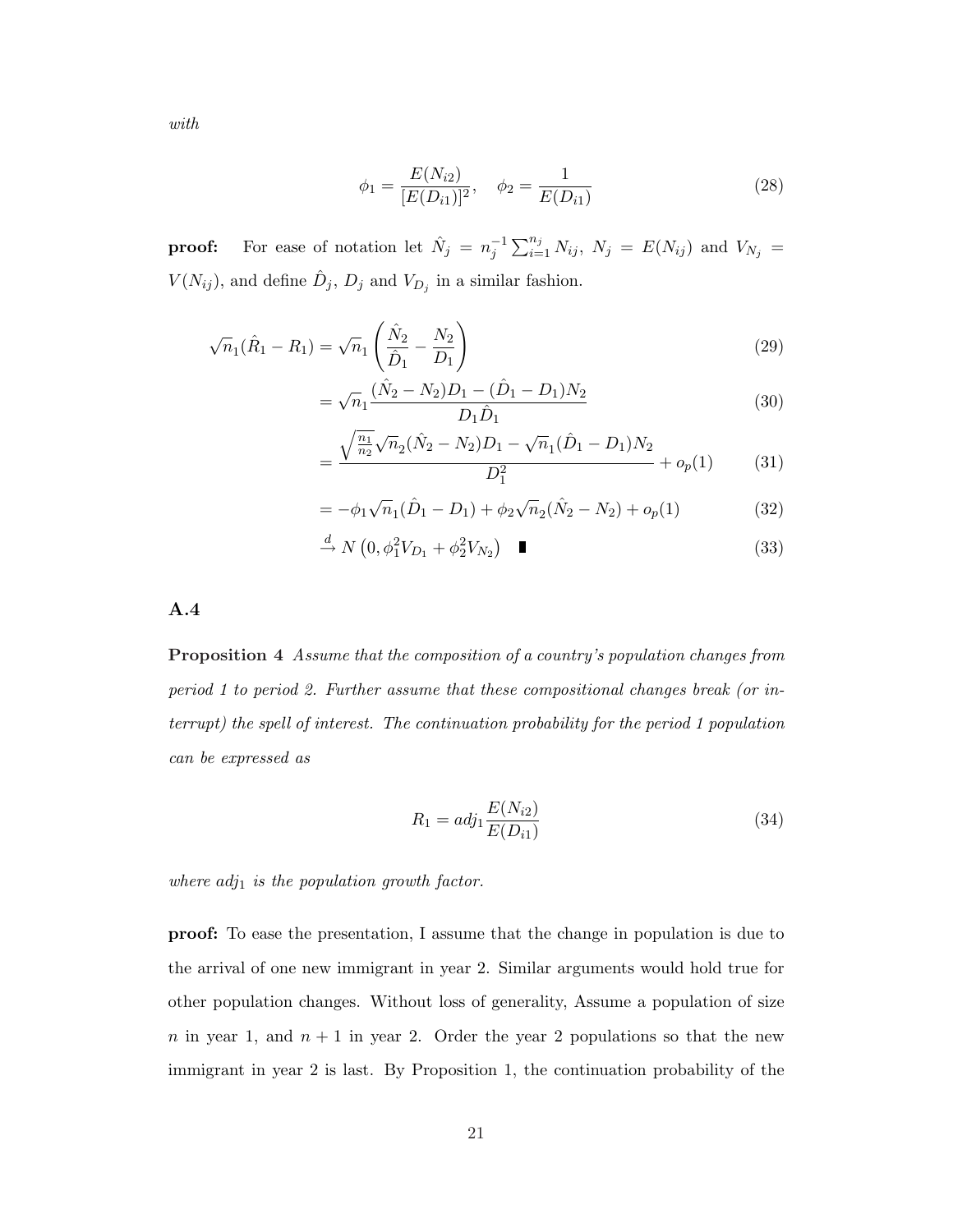year 1 population is

$$
R_1 = \frac{\sum_{i=1}^{n} N_{i2}/n}{\sum_{i=1}^{n} D_{i1}/n}
$$
\n(35)

By assuming that the change in population results in breaks in the spell of interest, one can conclude that  $\sum_{i=1}^{n} N_{i2} =$  $\sum_{n+1}$  $i=1 \atop i=1}^{n+1} N_{i2}$ . As a result,  $R_1$  can be rewritten as

$$
= \left(\frac{n+1}{n}\right) \frac{\sum_{i=1}^{n+1} N_{i2}/n + 1}{\sum_{i=1}^{n} D_{i1}/n} \tag{36}
$$

$$
\equiv adj_1 \frac{E(N_{i2})}{E(D_{i1})} \quad \blacksquare \tag{37}
$$

#### A.5

Proposition 5 Given repeated cross sections where the base weights sum up to the target population, then  $\tilde{Q}_1 = a \hat{d} j_1 \tilde{R}_1$ .

#### proof:

$$
\tilde{Q}_1 = \frac{\tilde{n}_2^{s+1,c}}{\tilde{n}_1^{s,c}}\tag{38}
$$

$$
=\frac{\sum_{i=1}^{n_2} b w_{i2} N_{i2}}{\sum_{i=1}^{n_1} b w_{i1} D_{i1}}\tag{39}
$$

$$
= \frac{\sum_{i=1}^{n_2} bw_{i2}}{\sum_{i=1}^{n_1} bw_{i1}} \cdot \frac{\sum_{i=1}^{n_2} \frac{bw_{i2}}{\sum_{i=1}^{n_2} bw_{i2}/n_2} N_{i2}/n_2}{\sum_{i=1}^{n_1} \frac{bw_{i1}}{\sum_{i=1}^{n_1} bw_{i1}/n_1} D_{i1}/n_1}
$$
(40)

$$
= \frac{\sum_{i=1}^{n_2} bw_{i2}}{\sum_{i=1}^{n_1} bw_{i1}} \cdot \frac{\sum_{i=1}^{n_2} nw_{i2} N_{i2}/n_2}{\sum_{i=1}^{n_1} nw_{i1} D_{i1}/n_1}
$$
(41)

$$
= \frac{\sum_{i=1}^{n_2} b w_{i1}}{\sum_{i=1}^{n_1} b w_{i1}} \cdot \tilde{R}_1
$$
\n(42)

$$
= a\hat{d}j_1\tilde{R}_1 \quad \blacksquare \tag{43}
$$

#### A.6

Proposition 6 Assume iid samples for each year that are drawn from a population where compositional changes break (or interrupt) the spell of interest. Further assume independence across years,  $lim_{n_1,n_2\to\infty} \frac{n_1}{n_2}$  $\frac{n_1}{n_2} = 1$ , and where  $a\hat{d}j_1$  is the true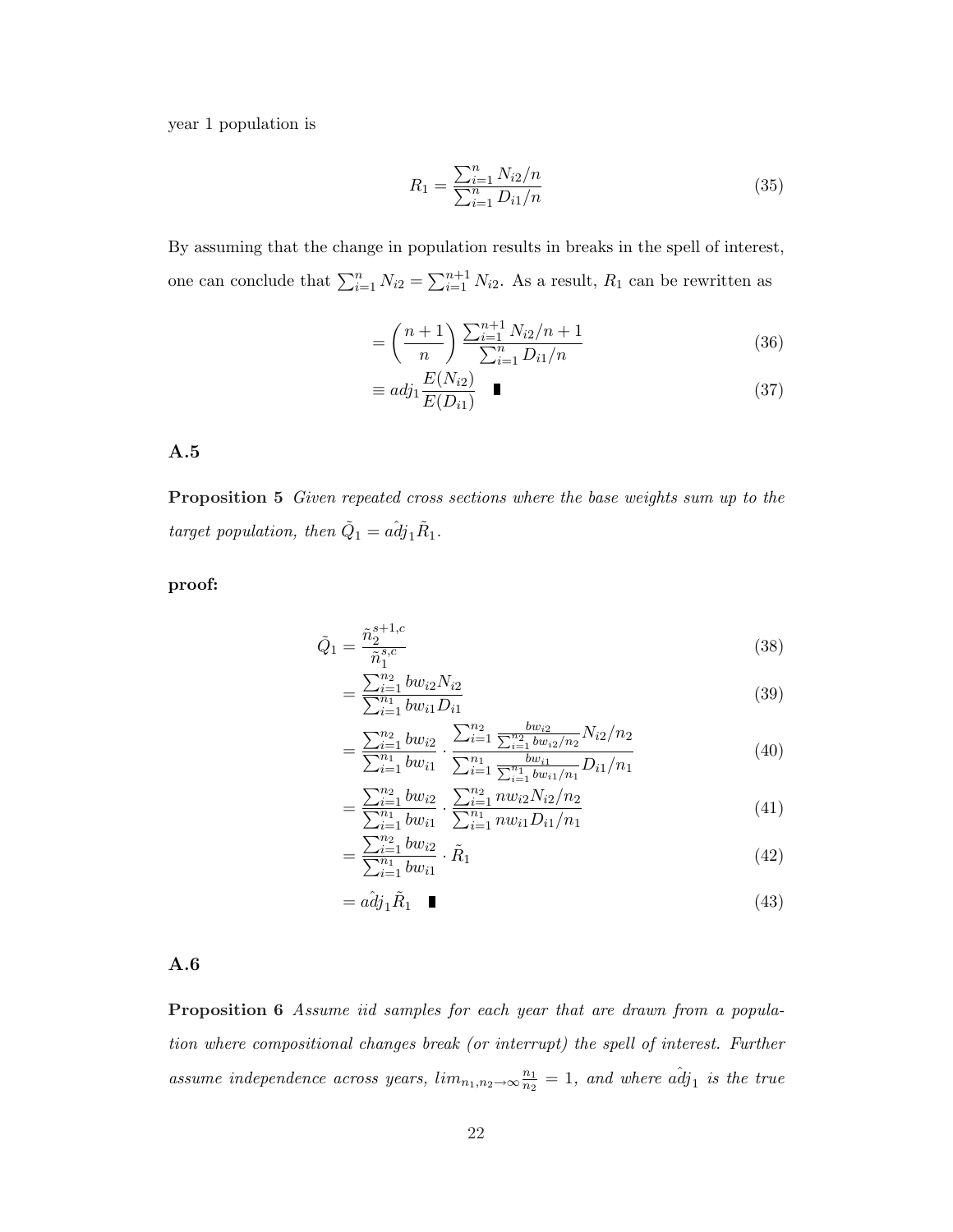population growth factor. Then,  $\sqrt{n}_1(\tilde{Q}_1 - \tilde{Q}_1) \stackrel{d}{\rightarrow} N(0, V)$  where V is

$$
V = adj_1^2 \left[ \phi_1^2 V(D_{i1}) + \phi_2^2 V(N_{i2}) \right]
$$
 (44)

with

$$
\phi_1 = \frac{E(N_{i2})}{[E(D_{i1})]^2}, \quad \phi_2 = \frac{1}{E(D_{i1})}
$$
\n(45)

proof:

$$
\sqrt{n}_1(\tilde{Q}_1 - \tilde{Q}_1) = \sqrt{n}_1(\hat{a}d\hat{j}_1\tilde{R}_1 - ad\hat{j}_1R_1)
$$
\n(46)

$$
= adj_1\sqrt{n}_1(\tilde{R}_1 - R_1) \tag{47}
$$

$$
\stackrel{d}{\rightarrow} adj_1 N\left(0, \phi_1^2 V(D_{i1}) + \phi_2^2 V(N_{i2})\right) \quad \text{(by Proposition 3)} \tag{48}
$$

$$
\xrightarrow{d} N\left(0, adj_1^2[\phi_1^2 V(D_{i1}) + \phi_2^2 V(N_{i2})]\right) \quad \blacksquare \tag{49}
$$

A.7

Proposition 7 Assuming iid samples for each year, samples of equal size, independence across years, and no change in population, then  $\sqrt{n}((\hat{R}_j - \hat{R}_1) - (R_j - R_1) \stackrel{d}{\rightarrow}$  $N(0, V)$  where V depends on j, an integer greater than or equal to 2. Case 1:  $j = 2$ 

$$
V = \phi_1^2 V(D_{i1}) + \phi_2^2 V(N_{i2}) + \phi_3^2 V(D_{i2}) + \phi_4^2 V(N_{i3}) + 2\phi_2 \phi_3 \mu Cov(D_{i2}, N_{i2})
$$
 (50)

 $\emph{Case 2: } j \geq 3$ 

$$
V = \phi_1^2 V(D_{i1}) + \phi_2^2 V(N_{i2}) + \phi_3^2 V(D_{ij}) + \phi_4^2 V(N_{ij+1})
$$
\n(51)

with

$$
\phi_1 = \frac{E(N_{i2})}{[E(D_{i1})]^2}, \quad \phi_2 = \frac{1}{E(D_{i1})}, \quad \phi_3 = \frac{E(N_{ij+1})}{[E(D_{ij})]^2}, \quad \phi_4 = \frac{1}{E(D_{ij})}
$$
(52)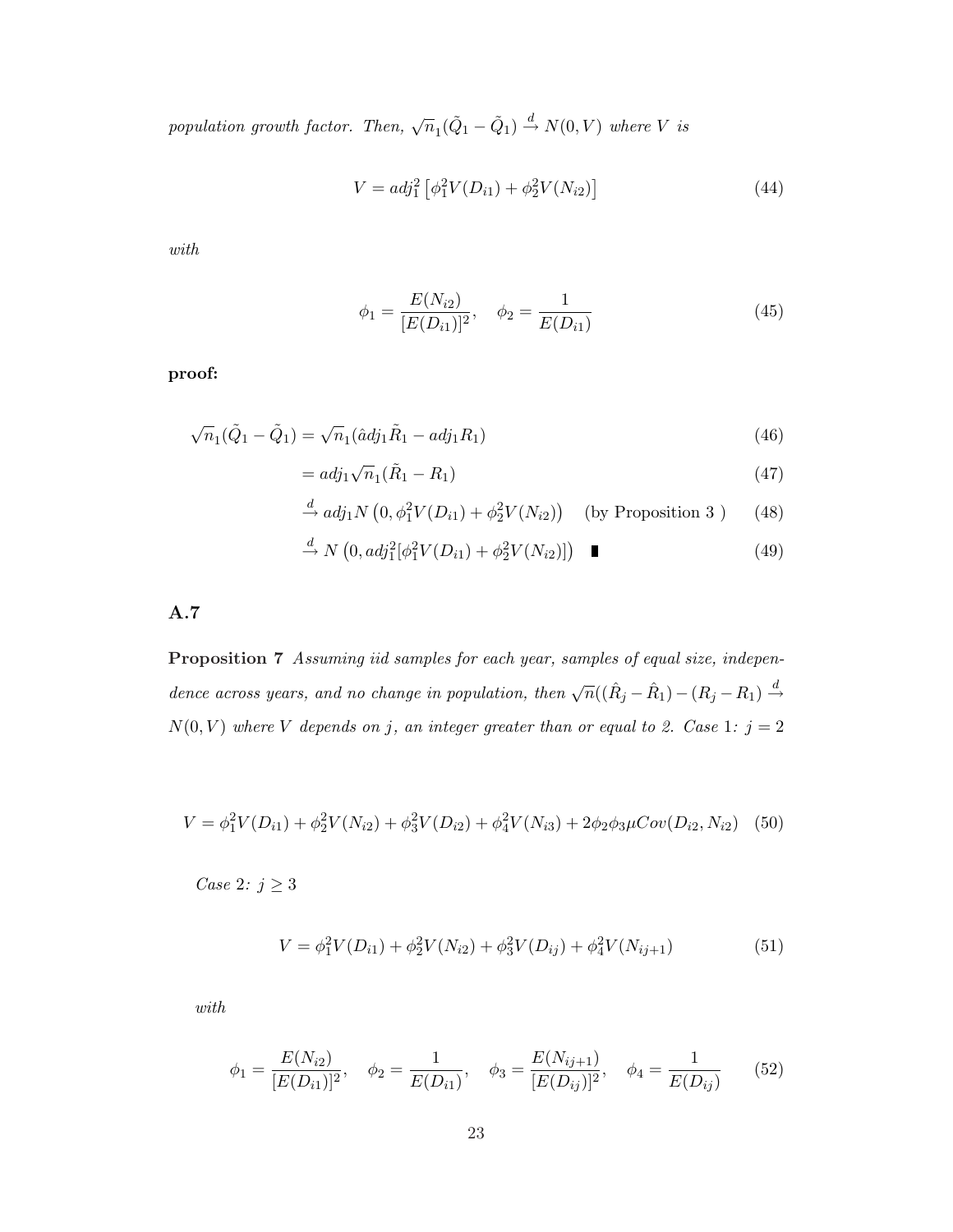and  $\mu$  is the probability that a random chosen person in the population aged 16 years and up, will be 17 or more years of age.

**proof:** For ease of notation let  $\hat{N}_j = n_j^{-1}$  $\bigcap_{j} n_j$  $\sum_{i=1}^{n_j} N_{ij}, N_j = E(N_{ij})$  and  $V_{N_j} =$  $V(N_{ij})$ , and define  $\hat{D}_j$ ,  $D_j$  and  $V_{D_j}$  in a similar fashion. Finally, let  $C_2 = Cov(D_{i2}, N_{i2})$ Case 1:  $j = 2$ 

$$
\sqrt{n}((\hat{R}_2 - \hat{R}_1) - (R_2 - R_1))
$$
  
=  $\sqrt{n} \left( \left( \frac{\hat{N}_3}{\hat{D}_2} - \frac{N_3}{D_2} \right) - \left( \frac{\hat{N}_2}{\hat{D}_1} - \frac{N_2}{D_1} \right) \right)$  (53)

$$
= \sqrt{n} \frac{(\hat{N}_3 - N_3)D_2 - (\hat{D}_2 - D_2)N_3}{D_2 \hat{D}_2} - \sqrt{n} \frac{(\hat{N}_2 - N_2)D_1 - (\hat{D}_1 - D_1)N_2}{D_1 \hat{D}_1}
$$
(54)

$$
= \sqrt{n} \frac{(\hat{N}_3 - N_3)D_2 - (\hat{D}_2 - D_2)N_3}{D_2^2} - \sqrt{n} \frac{(\hat{N}_2 - N_2)D_1 - (\hat{D}_1 - D_1)N_2}{D_1^2} + o_p(1)
$$
\n(55)

$$
= \phi_1 \sqrt{n}(\hat{D}_1 - D_1) - \phi_2 \sqrt{n}(\hat{N}_2 - N_2) - \phi_3 \sqrt{n}(\hat{D}_2 - D_2) + \phi_4 \sqrt{n}(\hat{N}_3 - N_3) + o_p(1)
$$
\n(56)

$$
\stackrel{d}{\rightarrow} N\left(0, \phi_1^2 V_{D_1} + \phi_2^2 V_{N_2} + \phi_3^2 V_{D_2} + \phi_4^2 V_{N_3} + 2\phi_2 \phi_3 \mu C_2\right) \tag{57}
$$

Case 2:  $j \geq 3$ . The proof is similar to Case 1, with one exception. Since the four components of the test statistics, i.e.  $\hat{N}_{j+1}$ ,  $\hat{D}_j$ ,  $\hat{N}_2$  and  $\hat{D}_1$  are functions of different yearly samples when  $j \geq 3$ , the covariance term is zero. 

Replacing the population moments with corresponding sample analogs generates a consistent estimator for each asymptotic variance.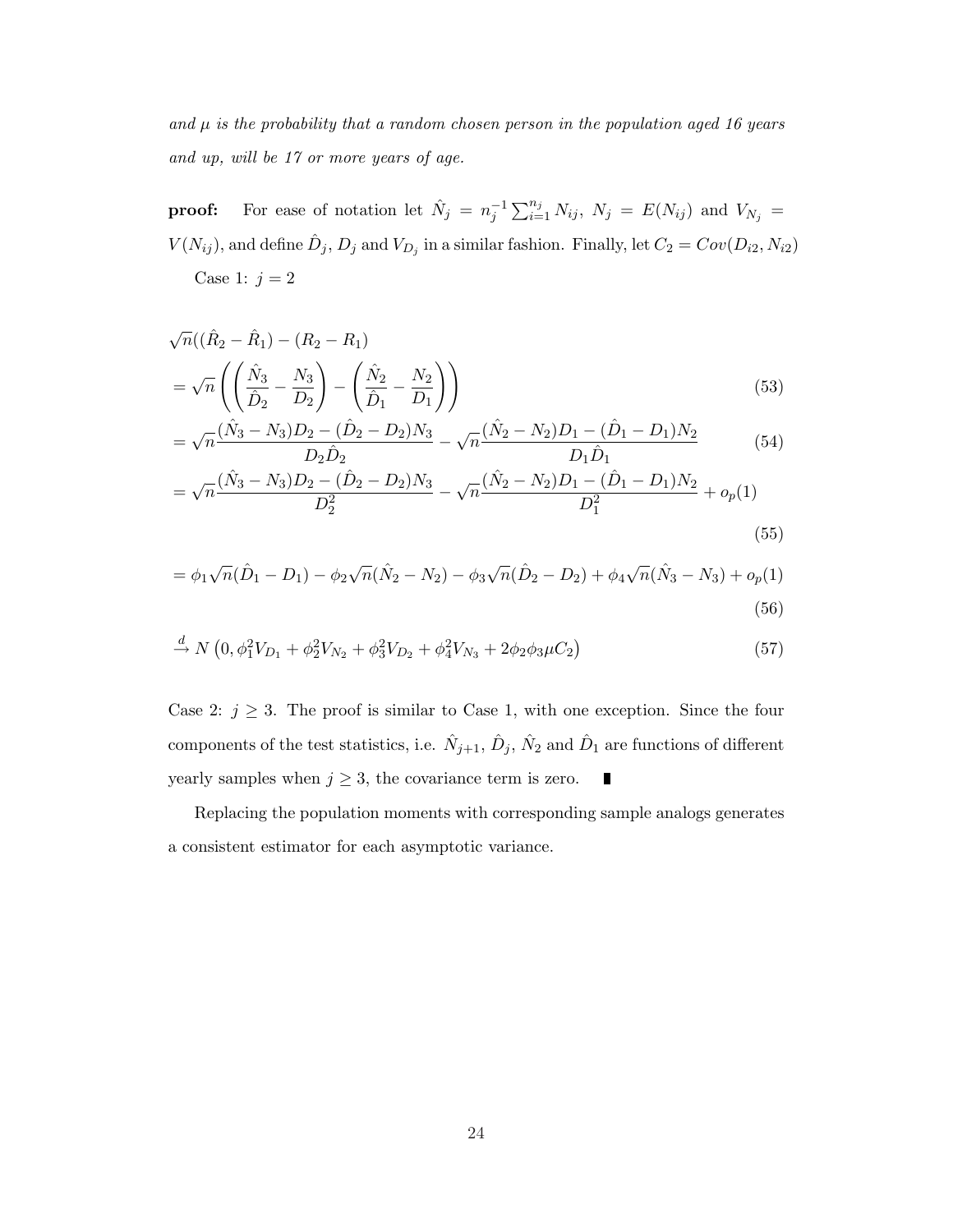# References

- Baker, M. (1992): "Unemployment Duration: Compositional Effects and Cyclical Variability," American Economic Review, 82(1), 313–321.
- Brochu, P. R. (2006): "An Exploration in Job Stability," PhD Thesis, University of British Columbia.
- DIEBOLD, F. X., D. NEUMARK, AND D. POLSKY (1997): "Job Stability in the United States," Journal of Labor Economics, 15(2), 206–233.
- GÜELL, M., AND L. HU (2006): "Estimating the Probability of Leaving Unemployment Using Uncompleted Spells from Repeated Cross-section Data," Journal of Econometrics, 133(1), 307–341.
- JONES, S. R. G., AND W. C. RIDDELL (1999): "The Measurement of Unemployment: An Empirical Approach," Econometrica, 67(1), 147–162, Notes and Comments.
- Neumark, D., D. Polsky, and D. Hansen (1999): "Has Job Stability Declined Yet? New Evidence for the 1990s," Journal of Labor Economics, 17(4), S29–S64.
- (2000): "Has Job Stability Declined Yet? New Evidence for the 1990s," in On the Job: Is Long-Term Employment a Thing of the Past?, ed. by D. Neumark, chap. 3, pp. 70–110. Russell Sage Foundation, New York.
- SWINNERTON, K. A., AND H. WIAL (1995): "Is Job Stability Declining in the U.S. Economy?," Industrial and Labor Relations Review, 48(2), 293–304.
- URETA, M. (1992): "The Importance of Lifetime Jobs in the US Economy, Revisited," American Economic Review, 82(1), 322–335.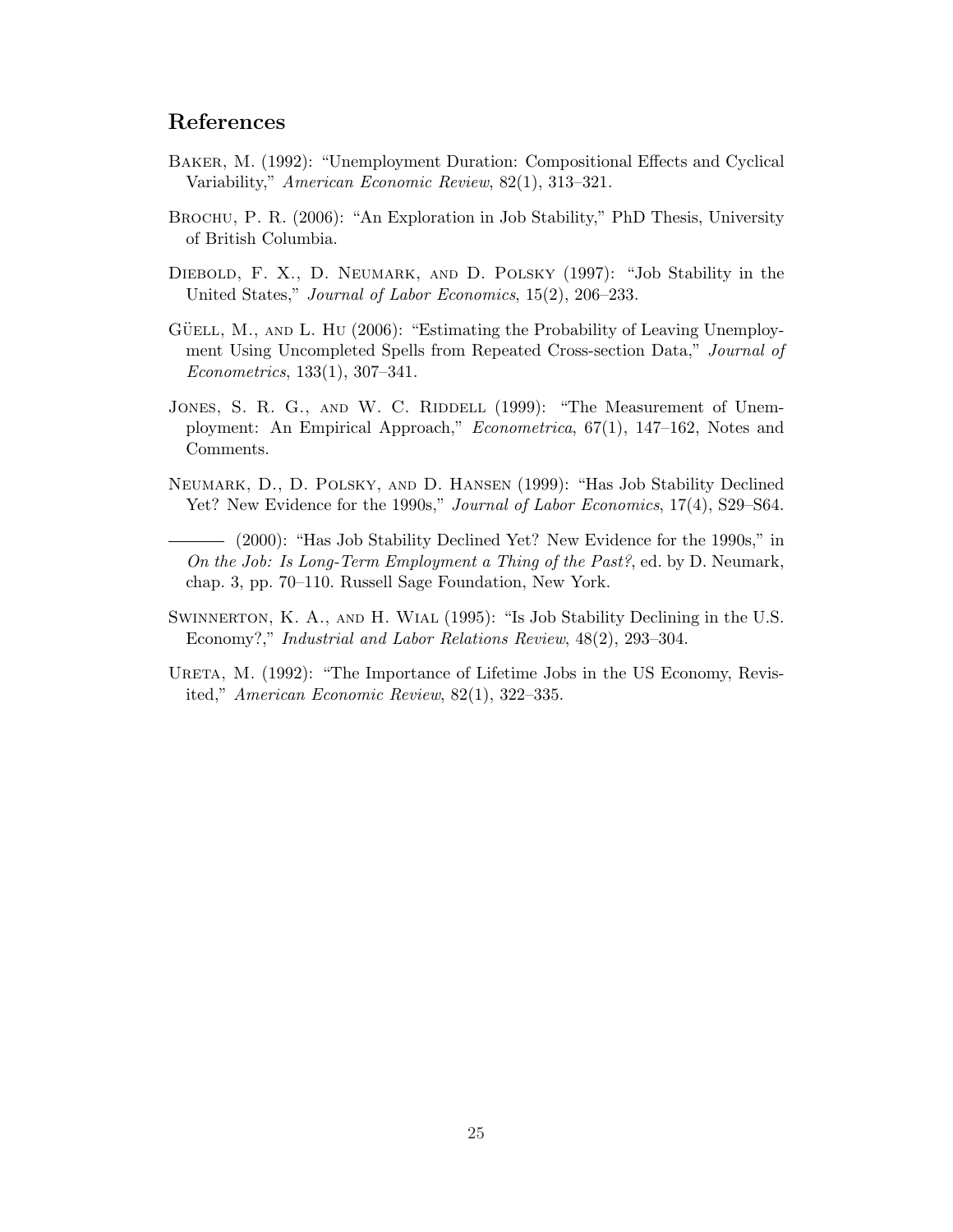| Group Specification     | Proposed Method   | Existing Method | Population Growth Factor |
|-------------------------|-------------------|-----------------|--------------------------|
|                         | $(\tilde{R}_{1})$ | $(Q_1)$         | $\overline{adj}_1)$      |
| Overall                 | 0.8040            | 0.8101          | 1.0076                   |
|                         | (0.0028)          | (0.0029)        |                          |
| Male                    | 0.7975            | 0.8036          | 1.0076                   |
|                         | (0.0050)          | (0.0051)        |                          |
| Female                  | 0.8108            | 0.8170          | 1.0076                   |
|                         | (0.0052)          | (0.0053)        |                          |
| Tenure less than 1 year | 0.5517            | 0.5559          | 1.0076                   |
|                         | (0.0070)          | (0.0071)        |                          |

Table 1: 1-year Employment-Continuation Probabilities: Canada, 2000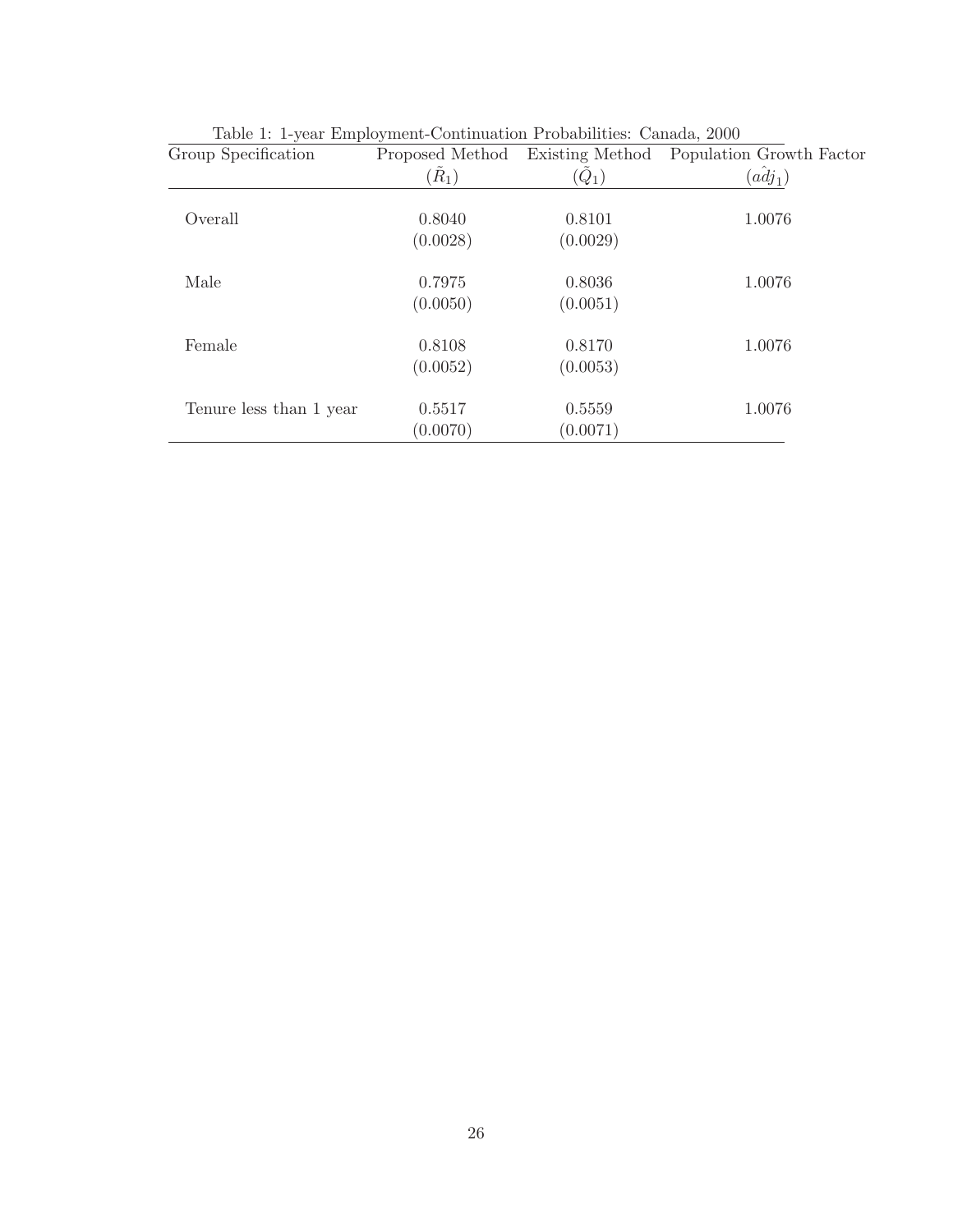| tials         |        |        |                                |                               |
|---------------|--------|--------|--------------------------------|-------------------------------|
| Tenure Group  | 1996   | 2000   | Difference                     | <b>Standard Errors</b>        |
| Specification |        |        |                                | Method                        |
|               |        |        |                                |                               |
| $0 - 2$       | 0.4775 | 0.4999 | 0.0224                         |                               |
|               |        |        | $(0.0076)$ **                  | <b>DNP</b>                    |
|               |        |        | $(0.0106)$ **                  | <b>NPH</b>                    |
|               |        |        | $(0.0116)$ **                  | proposed                      |
|               |        |        | $(0.0118)$ *                   | proposed (no covariance term) |
| $3-6$         | 0.4522 | 0.4658 | 0.0136                         |                               |
|               |        |        | (0.0092)                       | <b>DNP</b>                    |
|               |        |        | (0.0133)                       | <b>NPH</b>                    |
|               |        |        | (0.0148)                       | proposed                      |
|               |        |        | (0.0151)                       | proposed (no covariance term) |
|               |        | 0.6554 |                                |                               |
| $7 - 11$      | 0.7069 |        | $-0.0515$                      | <b>DNP</b>                    |
|               |        |        | $(0.0111)$ **                  | ${\rm NPH}$                   |
|               |        |        | $(0.0197)$ **                  |                               |
|               |        |        | $(0.0250)$ **<br>$(0.0244)$ ** | proposed                      |
|               |        |        |                                | proposed (no covariance term) |
| $12+$         | 0.7288 | 0.6927 | $-0.0362$                      |                               |
|               |        |        | $(0.0083)$ **                  | <b>DNP</b>                    |
|               |        |        | $(0.0149)$ **                  | <b>NPH</b>                    |
|               |        |        | (0.0227)                       | proposed                      |
|               |        |        | $(0.0194)^*$                   | proposed (no covariance term) |
| total         | 0.5798 | 0.5716 | $-0.0081$                      |                               |
|               |        |        | $(0.0045)^*$                   | <b>DNP</b>                    |
|               |        |        | (0.0060)                       | <b>NPH</b>                    |
|               |        |        | (0.0083)                       | proposed                      |
|               |        |        | (0.0073)                       | proposed (no covariance term) |
|               |        |        |                                |                               |

Table 2: U.S. 4-year Male Employment-Continuation Probabilities - Time Differen-

 $^{**}$  The estimated difference is significant at the  $5\%$  level

 $^\ast$  The estimated difference is significant at the 10% level